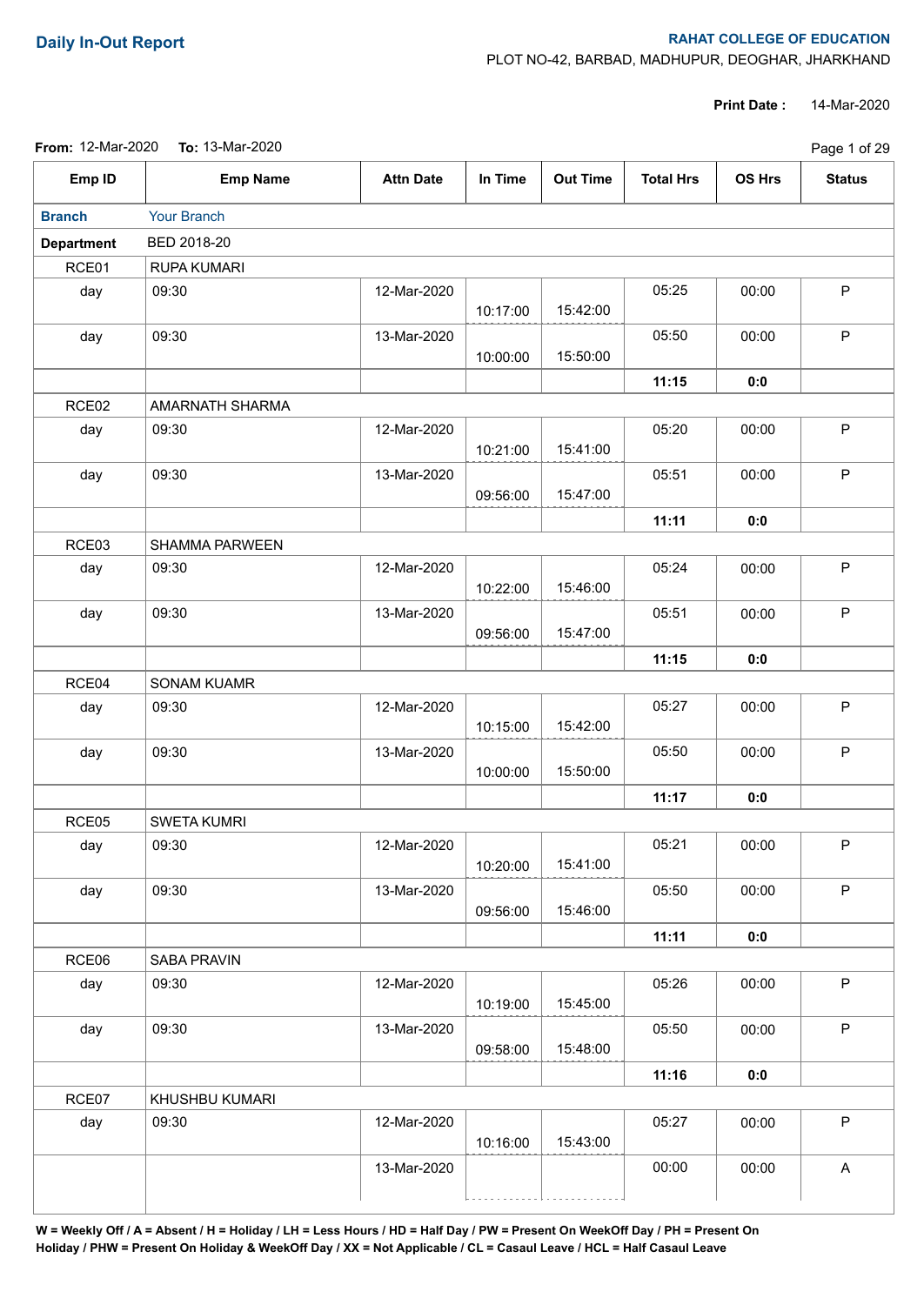| Emp ID | <b>Emp Name</b>      | <b>Attn Date</b> | In Time  | <b>Out Time</b> | <b>Total Hrs</b> | OS Hrs | <b>Status</b>             |
|--------|----------------------|------------------|----------|-----------------|------------------|--------|---------------------------|
|        |                      |                  |          |                 | 5:27             | 0:0    |                           |
| RCE08  | GOURAV KUMAR YADAV   |                  |          |                 |                  |        |                           |
| day    | 09:30                | 12-Mar-2020      | 10:17:00 | 15:44:00        | 05:27            | 00:00  | P                         |
| day    | 09:30                | 13-Mar-2020      | 09:58:00 | 15:48:00        | 05:50            | 00:00  | $\mathsf P$               |
|        |                      |                  |          |                 | 11:17            | 0:0    |                           |
| RCE09  | <b>SONI KUMARI</b>   |                  |          |                 |                  |        |                           |
| day    | 09:30                | 12-Mar-2020      | 10:16:00 | 15:42:00        | 05:26            | 00:00  | $\mathsf P$               |
| day    | 09:30                | 13-Mar-2020      | 09:55:00 | 15:45:00        | 05:50            | 00:00  | $\mathsf{P}$              |
|        |                      |                  |          |                 | 11:16            | 0:0    |                           |
| RCE10  | <b>FATIMA KHATUN</b> |                  |          |                 |                  |        |                           |
| day    | 09:30                | 12-Mar-2020      | 10:22:00 | 15:46:00        | 05:24            | 00:00  | $\mathsf P$               |
| day    | 09:30                | 13-Mar-2020      | 09:54:00 | 15:45:00        | 05:51            | 00:00  | $\mathsf P$               |
|        |                      |                  |          |                 | 11:15            | 0:0    |                           |
| RCE11  | <b>FEROJ ANSARI</b>  |                  |          |                 |                  |        |                           |
| day    | 09:30                | 12-Mar-2020      | 10:21:00 | 15:46:00        | 05:25            | 00:00  | $\mathsf P$               |
|        |                      | 13-Mar-2020      |          |                 | 00:00            | 00:00  | $\boldsymbol{\mathsf{A}}$ |
|        |                      |                  |          |                 | 5:25             | 0:0    |                           |
| RCE12  | SOURAV MAJUMDAR      |                  |          |                 |                  |        |                           |
| day    | 09:30                | 12-Mar-2020      | 10:21:00 | 15:41:00        | 05:20            | 00:00  | $\mathsf P$               |
| day    | 09:30                | 13-Mar-2020      | 09:56:00 | 15:47:00        | 05:51            | 00:00  | $\sf P$                   |
|        |                      |                  |          |                 | 11:11            | 0:0    |                           |
| RCE13  | PREETI KUMARI        |                  |          |                 |                  |        |                           |
| day    | 09:30                | 12-Mar-2020      | 10:17:00 | 15:43:00        | 05:26            | 00:00  | $\sf P$                   |
| day    | 09:30                | 13-Mar-2020      | 09:55:00 | 15:46:00        | 05:51            | 00:00  | $\mathsf P$               |
|        |                      |                  |          |                 | 11:17            | 0:0    |                           |
| RCE14  | SIKHA KUMARI         |                  |          |                 |                  |        |                           |
| day    | 09:30                | 12-Mar-2020      | 10:16:00 | 15:42:00        | 05:26            | 00:00  | $\mathsf{P}$              |
| day    | 09:30                | 13-Mar-2020      | 09:57:00 | 15:49:00        | 05:52            | 00:00  | $\sf P$                   |
|        |                      |                  |          |                 | 11:18            | 0:0    |                           |
| RCE15  | ROJI KUMARI          |                  |          |                 |                  |        |                           |
|        |                      | 12-Mar-2020      |          |                 | 00:00            | 00:00  | $\boldsymbol{\mathsf{A}}$ |
|        |                      | 13-Mar-2020      |          |                 | 00:00            | 00:00  | $\mathsf{A}$              |
|        |                      |                  |          |                 |                  |        |                           |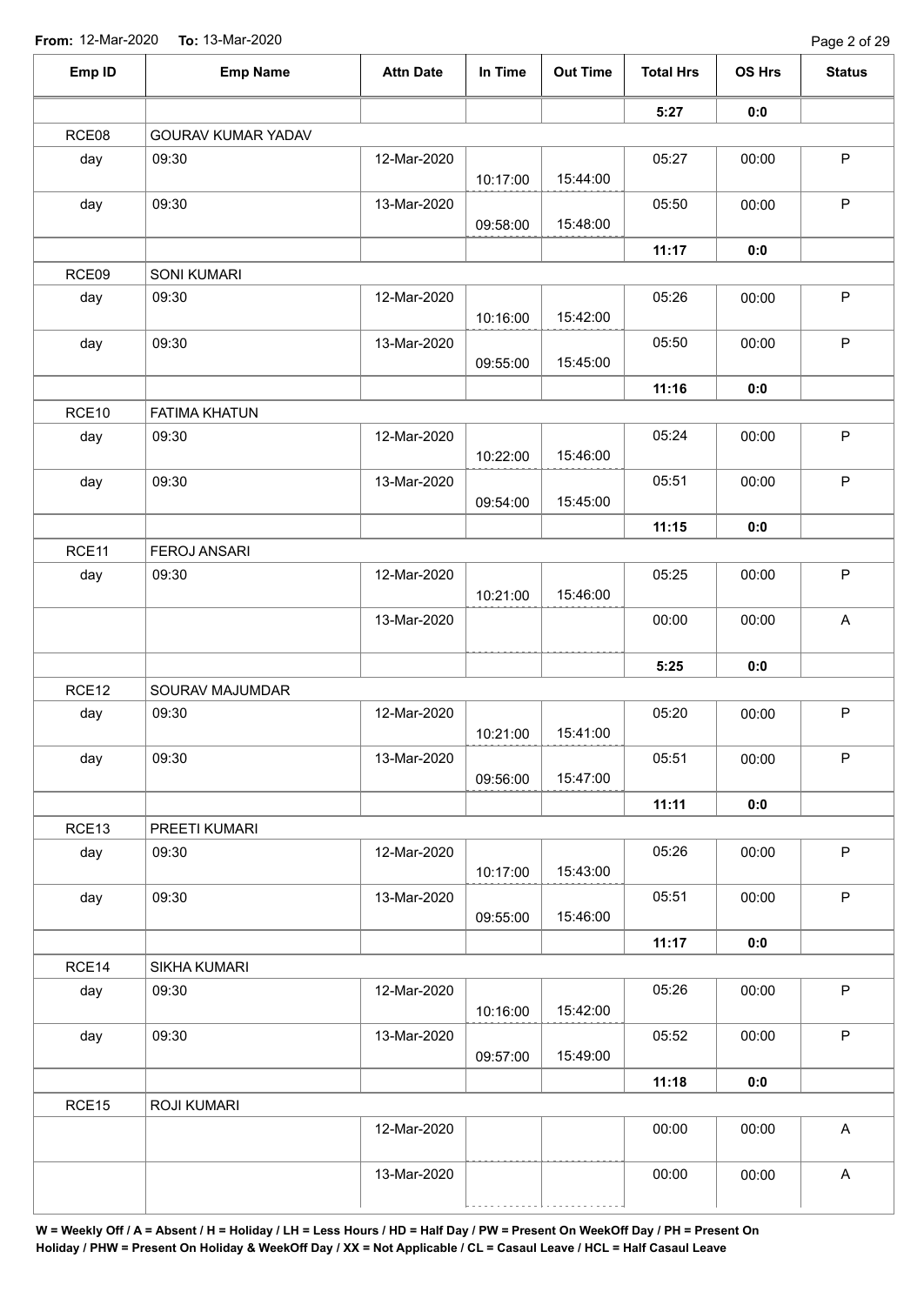| Emp ID | <b>Emp Name</b>       | <b>Attn Date</b> | In Time  | <b>Out Time</b> | <b>Total Hrs</b> | OS Hrs | <b>Status</b>             |
|--------|-----------------------|------------------|----------|-----------------|------------------|--------|---------------------------|
|        |                       |                  |          |                 | 0:0              | 0:0    |                           |
| RCE16  | MD. ALI ZOHAR         |                  |          |                 |                  |        |                           |
| day    | 09:30                 | 12-Mar-2020      | 10:20:00 | 15:41:00        | 05:21            | 00:00  | P                         |
| day    | 09:30                 | 13-Mar-2020      | 09:56:00 | 15:46:00        | 05:50            | 00:00  | $\mathsf P$               |
|        |                       |                  |          |                 | 11:11            | 0:0    |                           |
| RCE17  | DHIRAJ KUMAR PANDEY   |                  |          |                 |                  |        |                           |
|        |                       | 12-Mar-2020      |          |                 | 00:00            | 00:00  | A                         |
| day    | 09:30                 | 13-Mar-2020      | 09:56:00 | 15:46:00        | 05:50            | 00:00  | $\mathsf P$               |
|        |                       |                  |          |                 | 5:50             | 0:0    |                           |
| RCE18  | <b>ASHIA PERWEEN</b>  |                  |          |                 |                  |        |                           |
| day    | 09:30                 | 12-Mar-2020      | 10:19:00 | 15:44:00        | 05:25            | 00:00  | $\mathsf P$               |
| day    | 09:30                 | 13-Mar-2020      | 09:57:00 | 15:45:00        | 05:48            | 00:00  | $\mathsf P$               |
|        |                       |                  |          |                 | 11:13            | 0:0    |                           |
| RCE19  | <b>JIYAMUNI SOREN</b> |                  |          |                 |                  |        |                           |
|        |                       | 12-Mar-2020      |          |                 | 00:00            | 00:00  | $\boldsymbol{\mathsf{A}}$ |
| day    | 09:30                 | 13-Mar-2020      | 10:00:00 | 15:49:00        | 05:49            | 00:00  | $\mathsf P$               |
|        |                       |                  |          |                 | 5:49             | 0:0    |                           |
| RCE20  | ANJANA KUMARI SINGH   |                  |          |                 |                  |        |                           |
| day    | 09:30                 | 12-Mar-2020      |          |                 | 05:26            | 00:00  | P                         |
|        |                       |                  | 10:19:00 | 15:45:00        |                  |        |                           |
| day    | 09:30                 | 13-Mar-2020      | 09:59:00 | 15:50:00        | 05:51            | 00:00  | $\sf P$                   |
|        |                       |                  |          |                 | 11:17            | 0:0    |                           |
| RCE21  | RAFAT JAHAN           |                  |          |                 |                  |        |                           |
| day    | 09:30                 | 12-Mar-2020      | 10:21:00 | 15:47:00        | 05:26            | 00:00  | $\sf P$                   |
| day    | 09:30                 | 13-Mar-2020      | 09:55:00 | 15:45:00        | 05:50            | 00:00  | $\mathsf P$               |
|        |                       |                  |          |                 | 11:16            | 0:0    |                           |
| RCE22  | NIRAJ KUMAR RAY       |                  |          |                 |                  |        |                           |
|        |                       | 12-Mar-2020      |          |                 | 00:00            | 00:00  | A                         |
| day    | 09:30                 | 13-Mar-2020      | 09:58:00 | 15:48:00        | 05:50            | 00:00  | $\sf P$                   |
|        |                       |                  |          |                 | 5:50             | 0:0    |                           |
| RCE23  | <b>MEENA KUMARI</b>   |                  |          |                 |                  |        |                           |
| day    | 09:30                 | 12-Mar-2020      | 10:17:00 | 15:42:00        | 05:25            | 00:00  | $\mathsf P$               |
| day    | 09:30                 | 13-Mar-2020      | 10:00:00 | 15:50:00        | 05:50            | 00:00  | $\mathsf P$               |
|        |                       |                  |          |                 |                  |        |                           |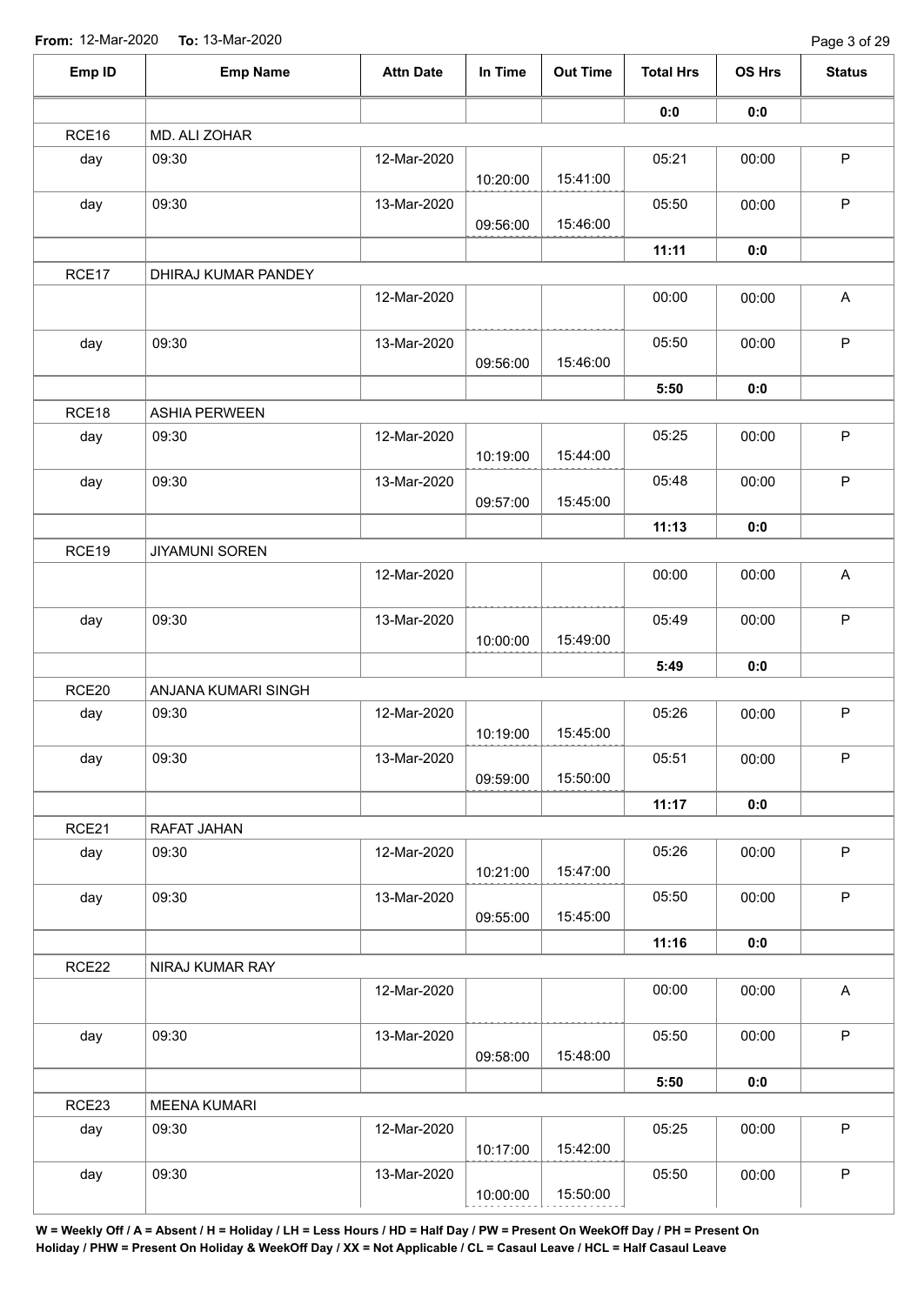| Emp ID | <b>Emp Name</b>     | <b>Attn Date</b> | In Time  | <b>Out Time</b> | <b>Total Hrs</b> | <b>OS Hrs</b> | <b>Status</b>             |
|--------|---------------------|------------------|----------|-----------------|------------------|---------------|---------------------------|
|        |                     |                  |          |                 | 11:15            | 0:0           |                           |
| RCE24  | POOJA KUMARI        |                  |          |                 |                  |               |                           |
|        |                     | 12-Mar-2020      |          |                 | 00:00            | 00:00         | $\mathsf{A}$              |
| day    | 09:30               | 13-Mar-2020      | 09:55:00 | 15:47:00        | 05:52            | 00:00         | $\mathsf P$               |
|        |                     |                  |          |                 | 5:52             | 0:0           |                           |
| RCE25  | NISHA GUPTA         |                  |          |                 |                  |               |                           |
| day    | 09:30               | 12-Mar-2020      | 10:17:00 | 15:41:00        | 05:24            | 00:00         | $\mathsf P$               |
|        |                     | 13-Mar-2020      |          |                 | 00:00            | 00:00         | $\boldsymbol{\mathsf{A}}$ |
|        |                     |                  |          |                 | 5:24             | 0:0           |                           |
| RCE26  | <b>ARUN MODI</b>    |                  |          |                 |                  |               |                           |
| day    | 09:30               | 12-Mar-2020      | 10:20:00 | 15:45:00        | 05:25            | 00:00         | $\mathsf P$               |
| day    | 09:30               | 13-Mar-2020      | 09:59:00 | 15:49:00        | 05:50            | 00:00         | $\mathsf P$               |
|        |                     |                  |          |                 | 11:15            | 0:0           |                           |
| RCE27  | SHEELA BASKI        |                  |          |                 |                  |               |                           |
| day    | 09:30               | 12-Mar-2020      | 10:21:00 | 15:46:00        | 05:25            | 00:00         | $\mathsf P$               |
| day    | 09:30               | 13-Mar-2020      |          |                 | 05:49            | 00:00         | $\mathsf P$               |
|        |                     |                  | 09:56:00 | 15:45:00        |                  |               |                           |
|        |                     |                  |          |                 | 11:14            | 0:0           |                           |
| RCE28  | NAMITA MARANDI      |                  |          |                 |                  |               |                           |
| day    | 09:30               | 12-Mar-2020      | 10:20:00 | 15:45:00        | 05:25            | 00:00         | $\mathsf P$               |
| day    | 09:30               | 13-Mar-2020      | 09:59:00 | 15:49:00        | 05:50            | 00:00         | $\mathsf P$               |
|        |                     |                  |          |                 | 11:15            | 0:0           |                           |
| RCE29  | <b>ANITA KUMARI</b> |                  |          |                 |                  |               |                           |
| day    | 09:30               | 12-Mar-2020      | 10:18:00 | 15:41:00        | 05:23            | 00:00         | $\mathsf P$               |
|        |                     | 13-Mar-2020      |          |                 | 00:00            | 00:00         | $\mathsf A$               |
|        |                     |                  |          |                 | 5:23             | 0:0           |                           |
| RCE30  | <b>NEHA PERWEEN</b> |                  |          |                 |                  |               |                           |
| day    | 09:30               | 12-Mar-2020      | 10:21:00 | 15:46:00        | 05:25            | 00:00         | $\mathsf P$               |
| day    | 09:30               | 13-Mar-2020      | 10:00:00 | 15:48:00        | 05:48            | 00:00         | $\mathsf P$               |
|        |                     |                  |          |                 | 11:13            | 0:0           |                           |
| RCE31  | PRITY KUMARI        |                  |          |                 |                  |               |                           |
| day    | 09:30               | 12-Mar-2020      | 10:19:00 | 15:45:00        | 05:26            | 00:00         | $\mathsf P$               |
| day    | 09:30               | 13-Mar-2020      | 09:59:00 | 15:50:00        | 05:51            | 00:00         | $\sf P$                   |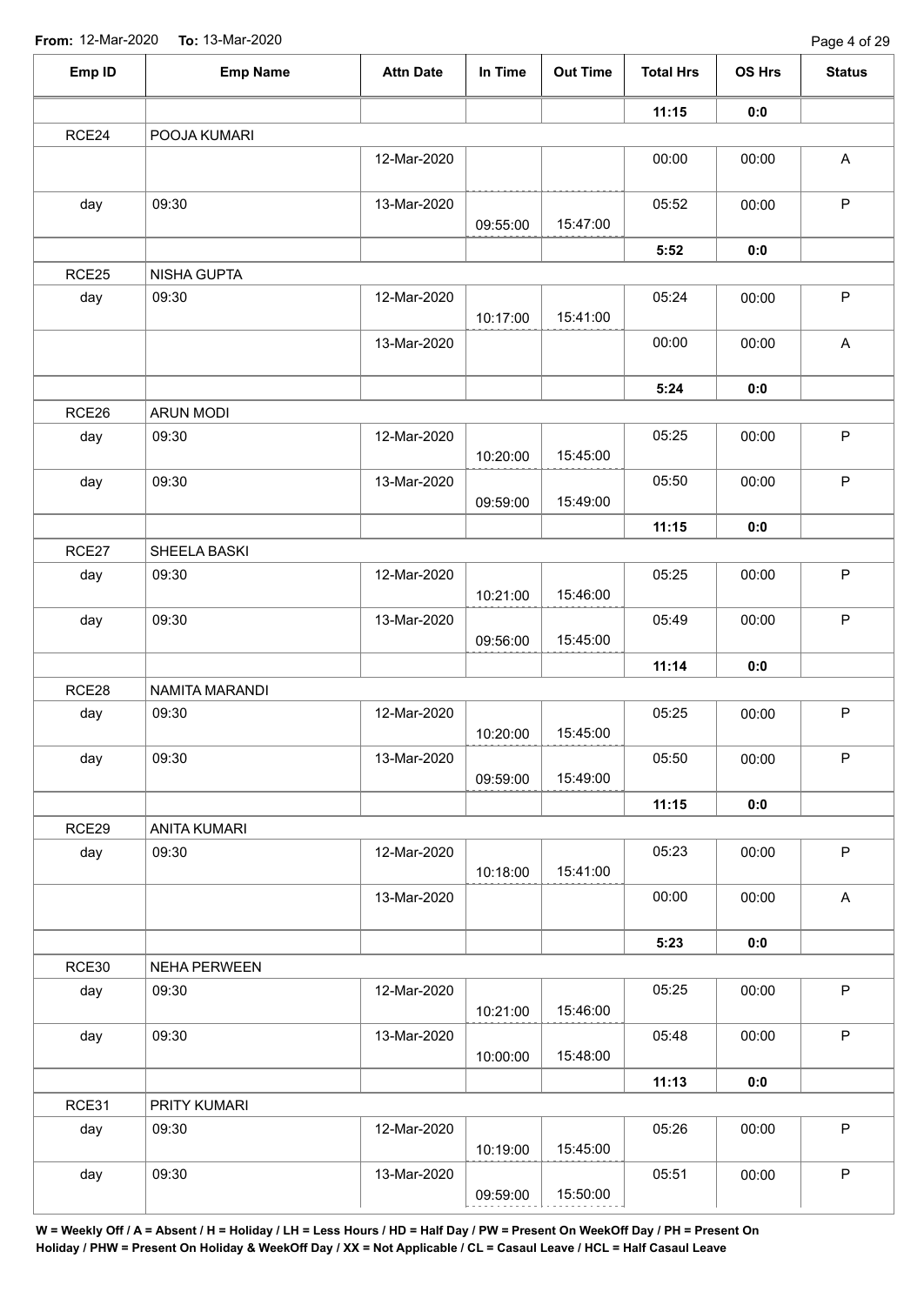| Emp ID | <b>Emp Name</b>    | <b>Attn Date</b> | In Time  | <b>Out Time</b> | <b>Total Hrs</b> | OS Hrs | <b>Status</b>             |
|--------|--------------------|------------------|----------|-----------------|------------------|--------|---------------------------|
|        |                    |                  |          |                 | 11:17            | 0:0    |                           |
| RCE32  | RINKY KUMARI       |                  |          |                 |                  |        |                           |
| day    | 09:30              | 12-Mar-2020      | 10:19:00 | 15:44:00        | 05:25            | 00:00  | P                         |
| day    | 09:30              | 13-Mar-2020      | 10:00:00 | 15:49:00        | 05:49            | 00:00  | $\mathsf P$               |
|        |                    |                  |          |                 | 11:14            | 0:0    |                           |
| RCE33  | NAYAN KUAMR SHARMA |                  |          |                 |                  |        |                           |
| day    | 09:30              | 12-Mar-2020      | 10:15:00 | 15:41:00        | 05:26            | 00:00  | $\sf P$                   |
| day    | 09:30              | 13-Mar-2020      | 09:56:00 | 15:47:00        | 05:51            | 00:00  | $\mathsf P$               |
|        |                    |                  |          |                 | 11:17            | 0:0    |                           |
| RCE34  | <b>MONI KUMARI</b> |                  |          |                 |                  |        |                           |
| day    | 09:30              | 12-Mar-2020      | 10:16:00 | 15:43:00        | 05:27            | 00:00  | P                         |
| day    | 09:30              | 13-Mar-2020      | 09:57:00 | 15:45:00        | 05:48            | 00:00  | $\mathsf P$               |
|        |                    |                  |          |                 | 11:15            | 0:0    |                           |
| RCE35  | SONALI PRIYA       |                  |          |                 |                  |        |                           |
| day    | 09:30              | 12-Mar-2020      | 10:20:00 | 15:45:00        | 05:25            | 00:00  | $\mathsf P$               |
| day    | 09:30              | 13-Mar-2020      | 09:59:00 | 15:49:00        | 05:50            | 00:00  | $\mathsf P$               |
|        |                    |                  |          |                 | 11:15            | 0:0    |                           |
| RCE36  | PRIYA KUMARI       |                  |          |                 |                  |        |                           |
| day    | 09:30              | 12-Mar-2020      | 10:16:00 | 15:43:00        | 05:27            | 00:00  | $\mathsf P$               |
| day    | 09:30              | 13-Mar-2020      | 09:55:00 | 15:46:00        | 05:51            | 00:00  | P                         |
|        |                    |                  |          |                 | 11:18            | 0:0    |                           |
| RCE37  | SONAM KUMARI       |                  |          |                 |                  |        |                           |
|        |                    | 12-Mar-2020      |          |                 | 00:00            | 00:00  | $\boldsymbol{\mathsf{A}}$ |
| day    | 09:30              | 13-Mar-2020      | 09:55:00 | 15:45:00        | 05:50            | 00:00  | $\mathsf P$               |
|        |                    |                  |          |                 | 5:50             | 0:0    |                           |
| RCE38  | PRERNA SUPRIYA     |                  |          |                 |                  |        |                           |
| day    | 09:30              | 12-Mar-2020      | 10:17:00 | 15:43:00        | 05:26            | 00:00  | $\mathsf P$               |
|        |                    | 13-Mar-2020      |          |                 | 00:00            | 00:00  | $\boldsymbol{\mathsf{A}}$ |
|        |                    |                  |          |                 | 5:26             | 0:0    |                           |
| RCE39  | RENUKA KISKU       |                  |          |                 |                  |        |                           |
| day    | 09:30              | 12-Mar-2020      | 10:21:00 | 15:47:00        | 05:26            | 00:00  | $\mathsf P$               |
| day    | 09:30              | 13-Mar-2020      | 09:55:00 | 15:47:00        | 05:52            | 00:00  | $\mathsf P$               |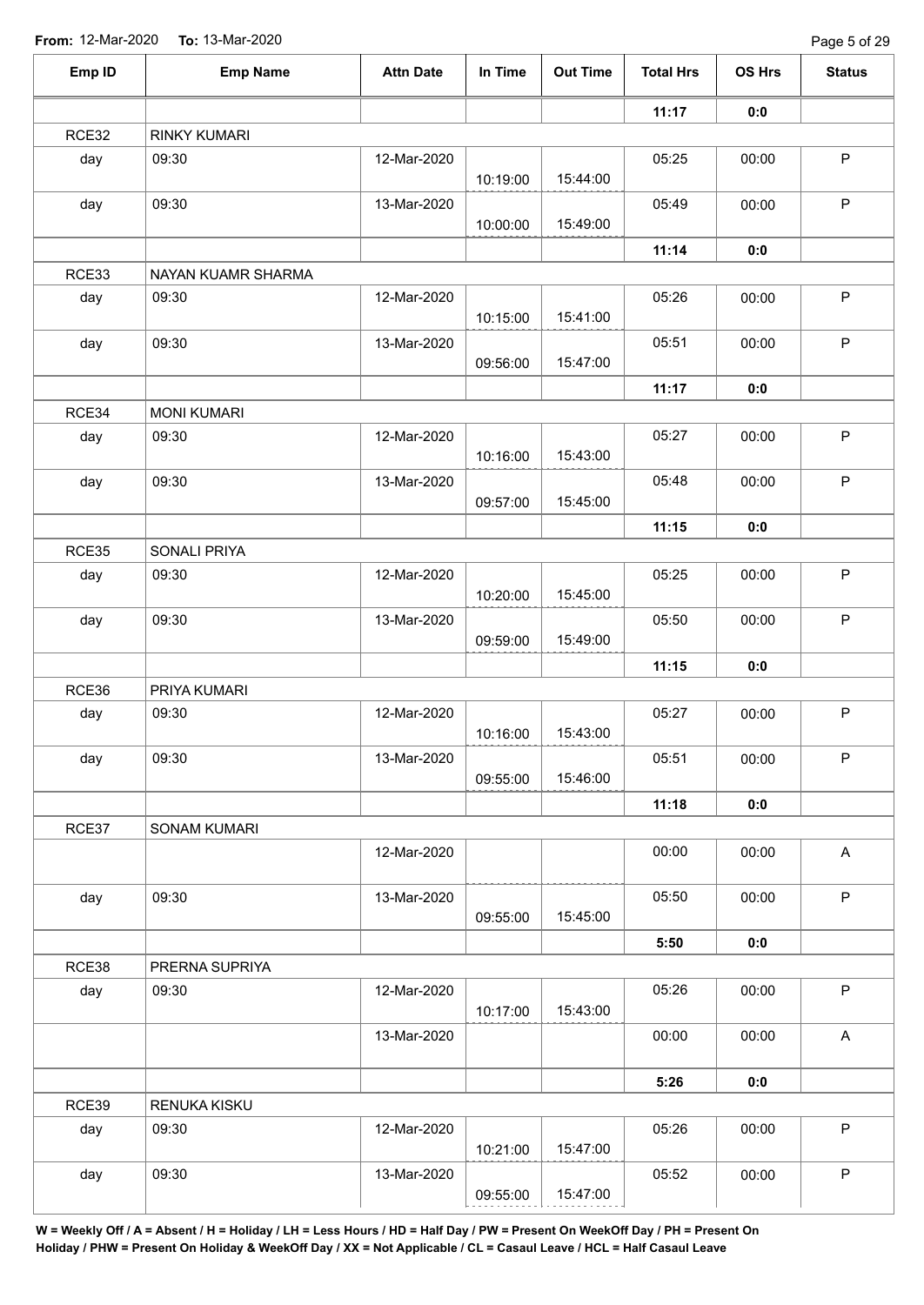| 11:18<br>0:0<br>RCE40<br>ARCHANA KUMARI<br>09:30<br>12-Mar-2020<br>05:25<br>day<br>00:00<br>15:45:00<br>10:20:00<br>09:30<br>day<br>13-Mar-2020<br>05:51<br>00:00<br>15:50:00<br>09:59:00<br>11:16<br>0:0<br>RCE41<br>BHAGIRAT KUMAR MANDAL<br>09:30<br>12-Mar-2020<br>05:25<br>day<br>00:00<br>15:44:00<br>10:19:00<br>09:30<br>13-Mar-2020<br>05:49<br>00:00<br>day | P<br>$\mathsf P$<br>$\mathsf P$<br>$\mathsf P$ |
|-----------------------------------------------------------------------------------------------------------------------------------------------------------------------------------------------------------------------------------------------------------------------------------------------------------------------------------------------------------------------|------------------------------------------------|
|                                                                                                                                                                                                                                                                                                                                                                       |                                                |
|                                                                                                                                                                                                                                                                                                                                                                       |                                                |
|                                                                                                                                                                                                                                                                                                                                                                       |                                                |
|                                                                                                                                                                                                                                                                                                                                                                       |                                                |
|                                                                                                                                                                                                                                                                                                                                                                       |                                                |
|                                                                                                                                                                                                                                                                                                                                                                       |                                                |
|                                                                                                                                                                                                                                                                                                                                                                       |                                                |
| 15:46:00<br>09:57:00                                                                                                                                                                                                                                                                                                                                                  |                                                |
| 11:14<br>0:0                                                                                                                                                                                                                                                                                                                                                          |                                                |
| RCE42<br>SHIVSHANKAR MANDAL                                                                                                                                                                                                                                                                                                                                           |                                                |
| 00:00<br>12-Mar-2020<br>00:00                                                                                                                                                                                                                                                                                                                                         | A                                              |
| 09:30<br>13-Mar-2020<br>05:49<br>00:00<br>day<br>15:50:00<br>10:01:00                                                                                                                                                                                                                                                                                                 | $\mathsf P$                                    |
| 5:49<br>0:0                                                                                                                                                                                                                                                                                                                                                           |                                                |
| RCE43<br>SANGEETA KUMARI                                                                                                                                                                                                                                                                                                                                              |                                                |
| 12-Mar-2020<br>00:00<br>00:00                                                                                                                                                                                                                                                                                                                                         | $\mathsf{A}$                                   |
| 09:30<br>05:49<br>00:00<br>13-Mar-2020<br>day                                                                                                                                                                                                                                                                                                                         | $\mathsf P$                                    |
| 15:48:00<br>09:59:00                                                                                                                                                                                                                                                                                                                                                  |                                                |
| 5:49<br>0:0                                                                                                                                                                                                                                                                                                                                                           |                                                |
| RCE44<br>KUMAR MANISH SINGH                                                                                                                                                                                                                                                                                                                                           |                                                |
| 05:26<br>12-Mar-2020<br>00:00<br>09:30<br>day<br>10:18:00<br>15:44:00                                                                                                                                                                                                                                                                                                 | $\sf P$                                        |
| 05:47<br>09:30<br>13-Mar-2020<br>00:00<br>day<br>15:48:00<br>10:01:00                                                                                                                                                                                                                                                                                                 | P                                              |
| 11:13<br>0:0                                                                                                                                                                                                                                                                                                                                                          |                                                |
| RCE45<br>MAHESH KUMAR MANDAL                                                                                                                                                                                                                                                                                                                                          |                                                |
| 05:27<br>09:30<br>12-Mar-2020<br>00:00<br>day<br>15:44:00<br>10:17:00                                                                                                                                                                                                                                                                                                 | $\mathsf P$                                    |
| 05:50<br>09:30<br>13-Mar-2020<br>00:00<br>day<br>15:50:00<br>10:00:00                                                                                                                                                                                                                                                                                                 | $\mathsf P$                                    |
| 11:17<br>0:0                                                                                                                                                                                                                                                                                                                                                          |                                                |
| RCE46<br>SAHBAJ ANSARI                                                                                                                                                                                                                                                                                                                                                |                                                |
| 12-Mar-2020<br>00:00<br>00:00                                                                                                                                                                                                                                                                                                                                         | $\mathsf A$                                    |
| 09:30<br>13-Mar-2020<br>05:46<br>day<br>00:00<br>15:44:00<br>09:58:00                                                                                                                                                                                                                                                                                                 | $\mathsf P$                                    |
| 5:46<br>0:0                                                                                                                                                                                                                                                                                                                                                           |                                                |
| RCE47<br>MONAKI MARANDI                                                                                                                                                                                                                                                                                                                                               |                                                |
| 09:30<br>12-Mar-2020<br>05:21<br>day<br>00:00<br>15:41:00<br>10:20:00                                                                                                                                                                                                                                                                                                 | $\sf P$                                        |
| 09:30<br>05:52<br>day<br>13-Mar-2020<br>00:00<br>15:48:00<br>09:56:00                                                                                                                                                                                                                                                                                                 | $\mathsf P$                                    |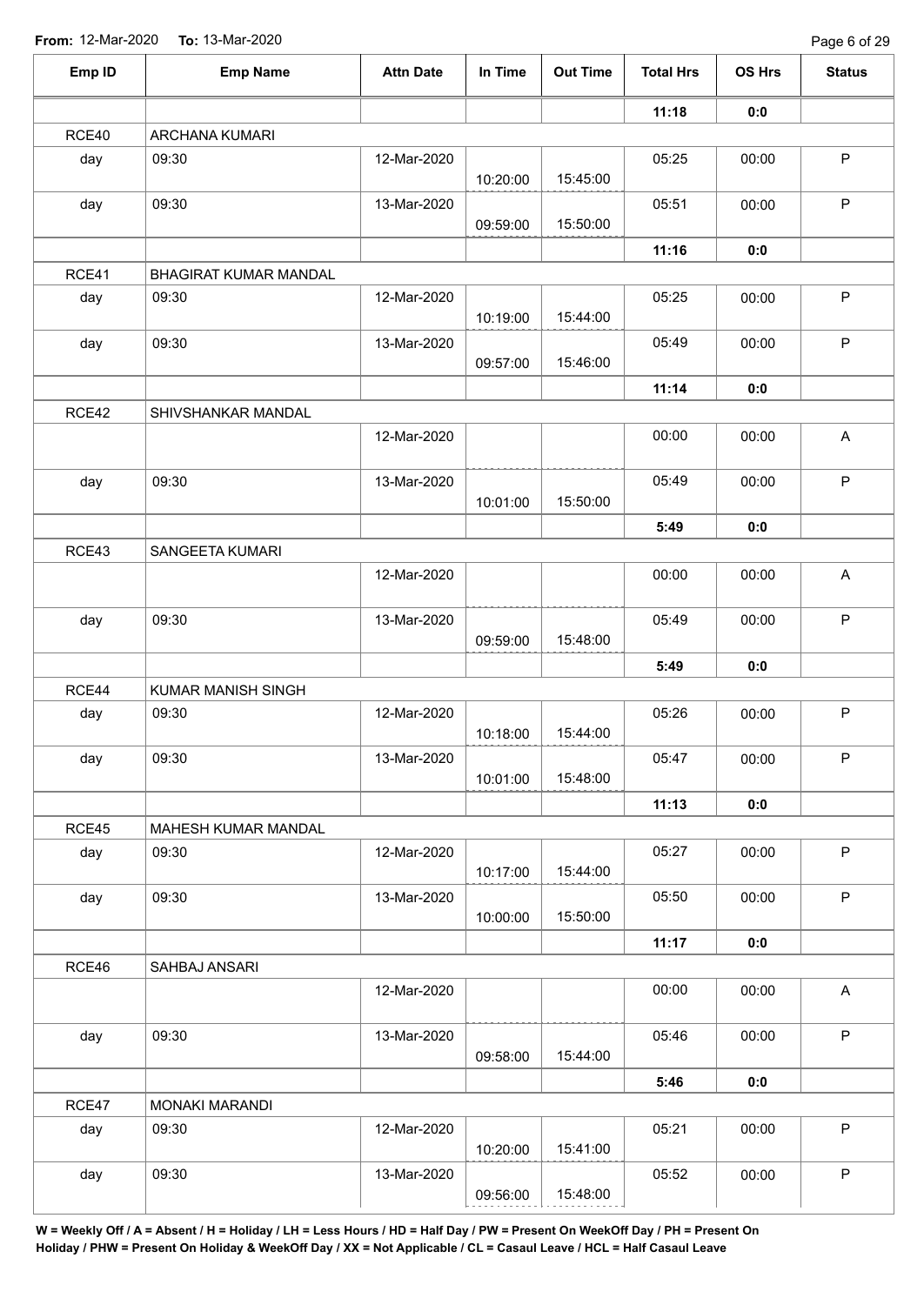| Emp ID       | <b>Emp Name</b>       | <b>Attn Date</b> | In Time  | <b>Out Time</b> | <b>Total Hrs</b> | OS Hrs | <b>Status</b>             |
|--------------|-----------------------|------------------|----------|-----------------|------------------|--------|---------------------------|
|              |                       |                  |          |                 | 11:13            | 0:0    |                           |
| RCE48        | SUMITRA KUMARI        |                  |          |                 |                  |        |                           |
| day          | 09:30                 | 12-Mar-2020      | 10:17:00 | 15:43:00        | 05:26            | 00:00  | P                         |
|              |                       | 13-Mar-2020      |          |                 | 00:00            | 00:00  | $\boldsymbol{\mathsf{A}}$ |
|              |                       |                  |          |                 | 5:26             | 0:0    |                           |
| RCE49        | <b>BINA KUMARI</b>    |                  |          |                 |                  |        |                           |
| day          | 09:30                 | 12-Mar-2020      | 10:15:00 | 15:42:00        | 05:27            | 00:00  | $\sf P$                   |
| day          | 09:30                 | 13-Mar-2020      | 09:55:00 | 15:45:00        | 05:50            | 00:00  | $\mathsf P$               |
|              |                       |                  |          |                 | 11:17            | 0:0    |                           |
| RCE50        | <b>DANISH HUSSAIN</b> |                  |          |                 |                  |        |                           |
| day          | 09:30                 | 12-Mar-2020      | 10:15:00 | 15:42:00        | 05:27            | 00:00  | $\mathsf P$               |
| day          | 09:30                 | 13-Mar-2020      | 10:00:00 | 15:50:00        | 05:50            | 00:00  | $\mathsf P$               |
|              |                       |                  |          |                 | 11:17            | 0:0    |                           |
| RCE51        | AMAN MIRZA            |                  |          |                 |                  |        |                           |
| day          | 09:30                 | 12-Mar-2020      | 10:17:00 | 15:44:00        | 05:27            | 00:00  | $\mathsf P$               |
| day          | 09:30                 | 13-Mar-2020      |          |                 | 05:50            | 00:00  | $\mathsf P$               |
|              |                       |                  | 10:00:00 | 15:50:00        |                  |        |                           |
|              |                       |                  |          |                 | 11:17            | 0:0    |                           |
| RCE52        | MD. FAHAD ALAM        |                  |          |                 |                  |        |                           |
| day          | 09:30                 | 12-Mar-2020      | 10:18:00 | 15:41:00        | 05:23            | 00:00  | $\mathsf P$               |
| day          | 09:30                 | 13-Mar-2020      | 09:55:00 | 15:45:00        | 05:50            | 00:00  | $\mathsf P$               |
|              |                       |                  |          |                 | 11:13            | 0:0    |                           |
| RCE53        | RABIN DAS             |                  |          |                 |                  |        |                           |
| day          | 09:30                 | 12-Mar-2020      | 10:19:00 | 15:45:00        | 05:26            | 00:00  | $\mathsf P$               |
| day          | 09:30                 | 13-Mar-2020      | 10:00:00 | 15:49:00        | 05:49            | 00:00  | $\mathsf P$               |
|              |                       |                  |          |                 | 11:15            | 0:0    |                           |
| RCE54        | <b>BINOD MURMU</b>    |                  |          |                 |                  |        |                           |
| day          | 09:30                 | 12-Mar-2020      | 10:17:00 | 15:44:00        | 05:27            | 00:00  | $\mathsf{P}$              |
| day          | 09:30                 | 13-Mar-2020      | 09:54:00 | 15:46:00        | 05:52            | 00:00  | $\sf P$                   |
|              |                       |                  |          |                 | 11:19            | 0:0    |                           |
| <b>RCE55</b> | NISHA MURMU           |                  |          |                 |                  |        |                           |
| day          | 09:30                 | 12-Mar-2020      | 10:18:00 | 15:46:00        | 05:28            | 00:00  | $\sf P$                   |
| day          | 09:30                 | 13-Mar-2020      | 09:59:00 | 15:48:00        | 05:49            | 00:00  | P                         |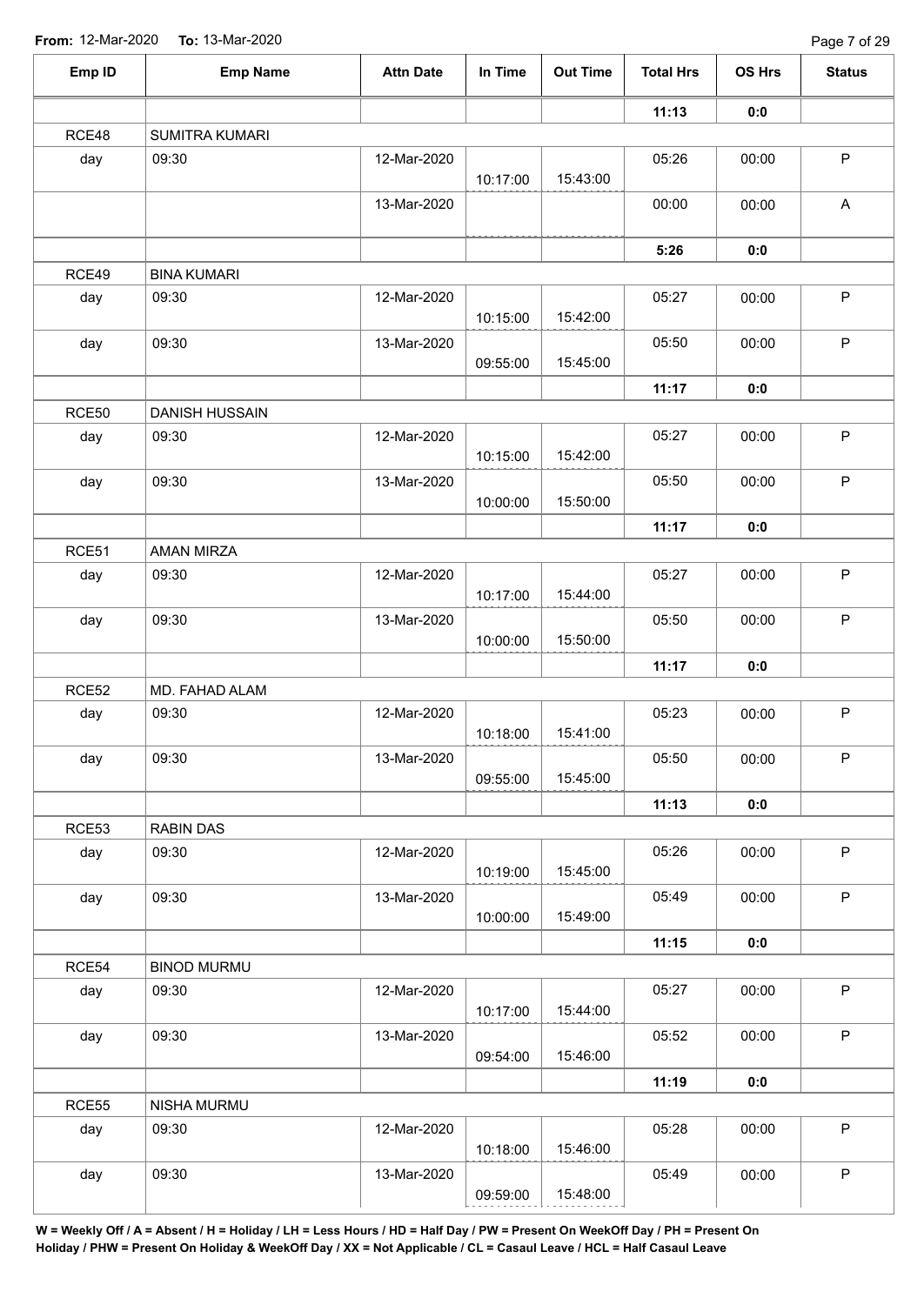| Emp ID       | <b>Emp Name</b>     | <b>Attn Date</b> | In Time  | <b>Out Time</b> | <b>Total Hrs</b> | OS Hrs | <b>Status</b> |
|--------------|---------------------|------------------|----------|-----------------|------------------|--------|---------------|
|              |                     |                  |          |                 | 11:17            | 0:0    |               |
| RCE56        | SELINA HEMBROM      |                  |          |                 |                  |        |               |
| day          | 09:30               | 12-Mar-2020      | 10:20:00 | 15:46:00        | 05:26            | 00:00  | P             |
| day          | 09:30               | 13-Mar-2020      | 10:00:00 | 15:49:00        | 05:49            | 00:00  | $\mathsf P$   |
|              |                     |                  |          |                 | 11:15            | 0:0    |               |
| RCE57        | DEEPAK KUMAR DAS    |                  |          |                 |                  |        |               |
| day          | 09:30               | 12-Mar-2020      | 10:22:00 | 15:45:00        | 05:23            | 00:00  | $\sf P$       |
| day          | 09:30               | 13-Mar-2020      | 09:59:00 | 15:49:00        | 05:50            | 00:00  | $\mathsf P$   |
|              |                     |                  |          |                 | 11:13            | 0:0    |               |
| RCE58        | DIPAK KUMAR YADAV   |                  |          |                 |                  |        |               |
| day          | 09:30               | 12-Mar-2020      | 10:17:00 | 15:43:00        | 05:26            | 00:00  | P             |
| day          | 09:30               | 13-Mar-2020      | 09:54:00 | 15:46:00        | 05:52            | 00:00  | $\mathsf P$   |
|              |                     |                  |          |                 | 11:18            | 0:0    |               |
| <b>RCE59</b> | HIRDAY MANDAL       |                  |          |                 |                  |        |               |
| day          | 09:30               | 12-Mar-2020      | 10:21:00 | 15:46:00        | 05:25            | 00:00  | $\mathsf P$   |
| day          | 09:30               | 13-Mar-2020      | 09:56:00 | 15:47:00        | 05:51            | 00:00  | $\mathsf P$   |
|              |                     |                  |          |                 | 11:16            | 0:0    |               |
| RCE60        | DINESH KUMAR MANDAL |                  |          |                 |                  |        |               |
| day          | 09:30               | 12-Mar-2020      | 10:20:00 | 15:41:00        | 05:21            | 00:00  | $\sf P$       |
| day          | 09:30               | 13-Mar-2020      | 09:56:00 | 15:47:00        | 05:51            | 00:00  | $\sf P$       |
|              |                     |                  |          |                 | 11:12            | 0:0    |               |
| RCE61        | MD. SHAQUIB REZA    |                  |          |                 |                  |        |               |
| day          | 09:30               | 12-Mar-2020      | 10:19:00 | 15:41:00        | 05:22            | 00:00  | $\mathsf P$   |
| day          | 09:30               | 13-Mar-2020      | 09:57:00 | 15:50:00        | 05:53            | 00:00  | $\mathsf{P}$  |
|              |                     |                  |          |                 | 11:15            | 0:0    |               |
| RCE62        | SHABANA KHATOON     |                  |          |                 |                  |        |               |
| day          | 09:30               | 12-Mar-2020      | 10:21:00 | 15:46:00        | 05:25            | 00:00  | $\mathsf{P}$  |
|              |                     | 13-Mar-2020      |          |                 | 00:00            | 00:00  | $\mathsf A$   |
|              |                     |                  |          |                 | 5:25             | 0:0    |               |
| RCE63        | NEELAM KUMARI       |                  |          |                 |                  |        |               |
| day          | 09:30               | 12-Mar-2020      | 10:16:00 | 15:43:00        | 05:27            | 00:00  | $\mathsf P$   |
| day          | 09:30               | 13-Mar-2020      | 09:58:00 | 15:47:00        | 05:49            | 00:00  | $\mathsf P$   |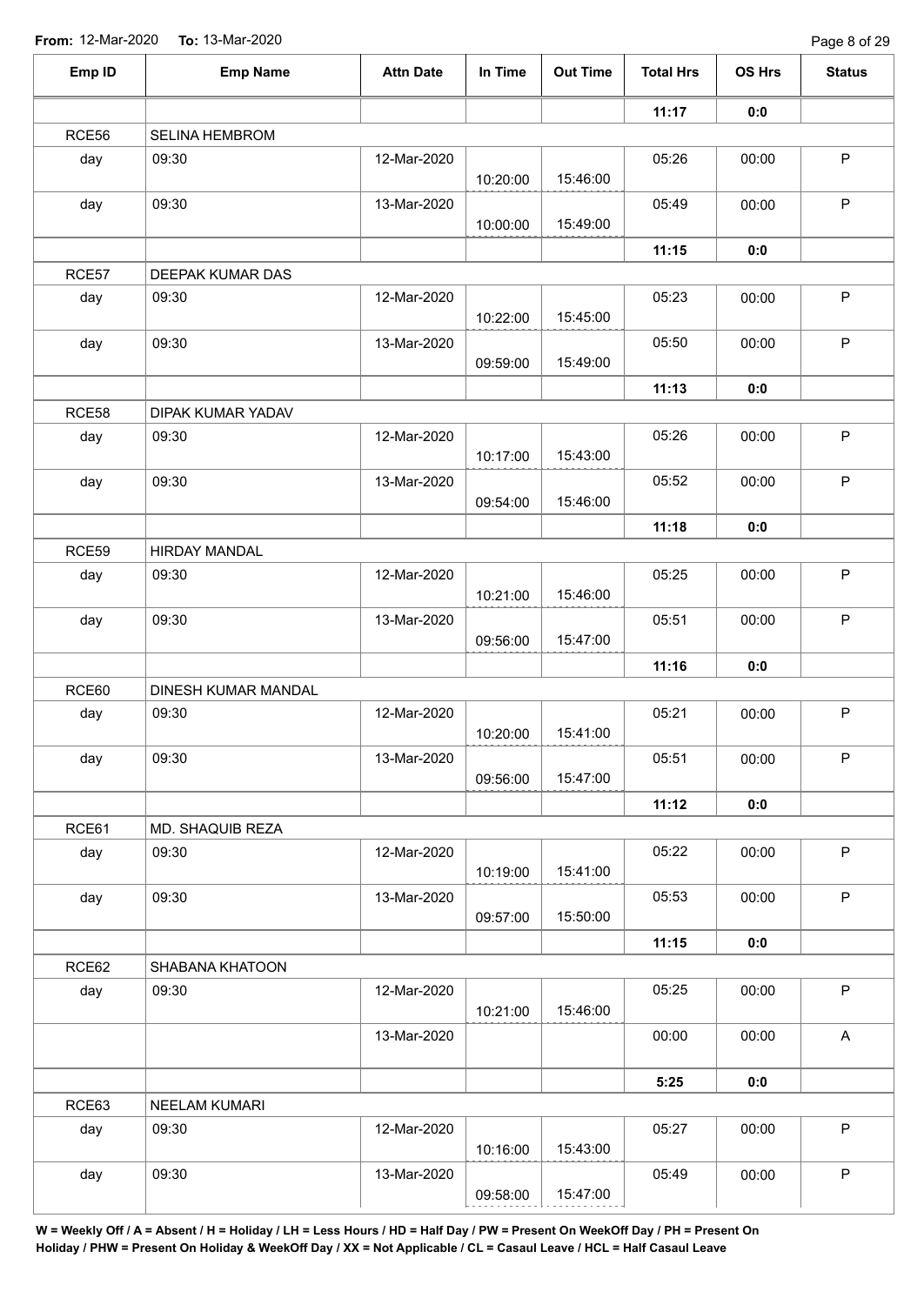| Emp ID | <b>Emp Name</b>        | <b>Attn Date</b> | In Time  | <b>Out Time</b> | <b>Total Hrs</b> | OS Hrs | <b>Status</b> |
|--------|------------------------|------------------|----------|-----------------|------------------|--------|---------------|
|        |                        |                  |          |                 | 11:16            | 0:0    |               |
| RCE64  | <b>DIPTI MEHRA</b>     |                  |          |                 |                  |        |               |
| day    | 09:30                  | 12-Mar-2020      | 10:20:00 | 15:46:00        | 05:26            | 00:00  | P             |
| day    | 09:30                  | 13-Mar-2020      | 09:57:00 | 15:48:00        | 05:51            | 00:00  | $\sf P$       |
|        |                        |                  |          |                 | 11:17            | 0:0    |               |
| RCE65  | VIBASH KUMAR PATRALEKH |                  |          |                 |                  |        |               |
| day    | 09:30                  | 12-Mar-2020      | 10:17:00 | 15:41:00        | 05:24            | 00:00  | $\mathsf P$   |
| day    | 09:30                  | 13-Mar-2020      | 09:56:00 | 15:47:00        | 05:51            | 00:00  | P             |
|        |                        |                  |          |                 | 11:15            | 0:0    |               |
| RCE66  | MD. ZUBAIR ALAM        |                  |          |                 |                  |        |               |
|        |                        | 12-Mar-2020      |          |                 | 00:00            | 00:00  | A             |
| day    | 09:30                  | 13-Mar-2020      | 09:58:00 | 15:44:00        | 05:46            | 00:00  | $\mathsf P$   |
|        |                        |                  |          |                 | 5:46             | 0:0    |               |
| RCE67  | AZMA NOORAIN           |                  |          |                 |                  |        |               |
| day    | 09:30                  | 12-Mar-2020      | 10:20:00 | 15:45:00        | 05:25            | 00:00  | $\mathsf P$   |
| day    | 09:30                  | 13-Mar-2020      |          |                 | 05:49            | 00:00  | $\mathsf P$   |
|        |                        |                  | 09:59:00 | 15:48:00        |                  |        |               |
|        |                        |                  |          |                 | 11:14            | 0:0    |               |
| RCE68  | SARWAR AKHLAQUE AHMAD  |                  |          |                 |                  |        |               |
| day    | 09:30                  | 12-Mar-2020      | 10:17:00 | 15:46:00        | 05:29            | 00:00  | $\mathsf{P}$  |
| day    | 09:30                  | 13-Mar-2020      | 09:58:00 | 15:49:00        | 05:51            | 00:00  | P             |
|        |                        |                  |          |                 | 11:20            | 0:0    |               |
| RCE69  | NIDA TASNIM            |                  |          |                 |                  |        |               |
| day    | 09:30                  | 12-Mar-2020      | 10:16:00 | 15:42:00        | 05:26            | 00:00  | $\mathsf P$   |
| day    | 09:30                  | 13-Mar-2020      | 09:55:00 | 15:46:00        | 05:51            | 00:00  | $\mathsf P$   |
|        |                        |                  |          |                 | 11:17            | 0:0    |               |
| RCE70  | <b>SUMAN KUMARI</b>    |                  |          |                 |                  |        |               |
| day    | 09:30                  | 12-Mar-2020      | 10:16:00 | 15:42:00        | 05:26            | 00:00  | $\mathsf P$   |
| day    | 09:30                  | 13-Mar-2020      | 09:58:00 | 15:48:00        | 05:50            | 00:00  | $\mathsf P$   |
|        |                        |                  |          |                 | 11:16            | 0:0    |               |
| RCE71  | MD. MUNTAZIR ANSARI    |                  |          |                 |                  |        |               |
| day    | 09:30                  | 12-Mar-2020      | 10:19:00 | 15:41:00        | 05:22            | 00:00  | $\sf P$       |
| day    | 09:30                  | 13-Mar-2020      | 10:00:00 | 15:50:00        | 05:50            | 00:00  | $\mathsf P$   |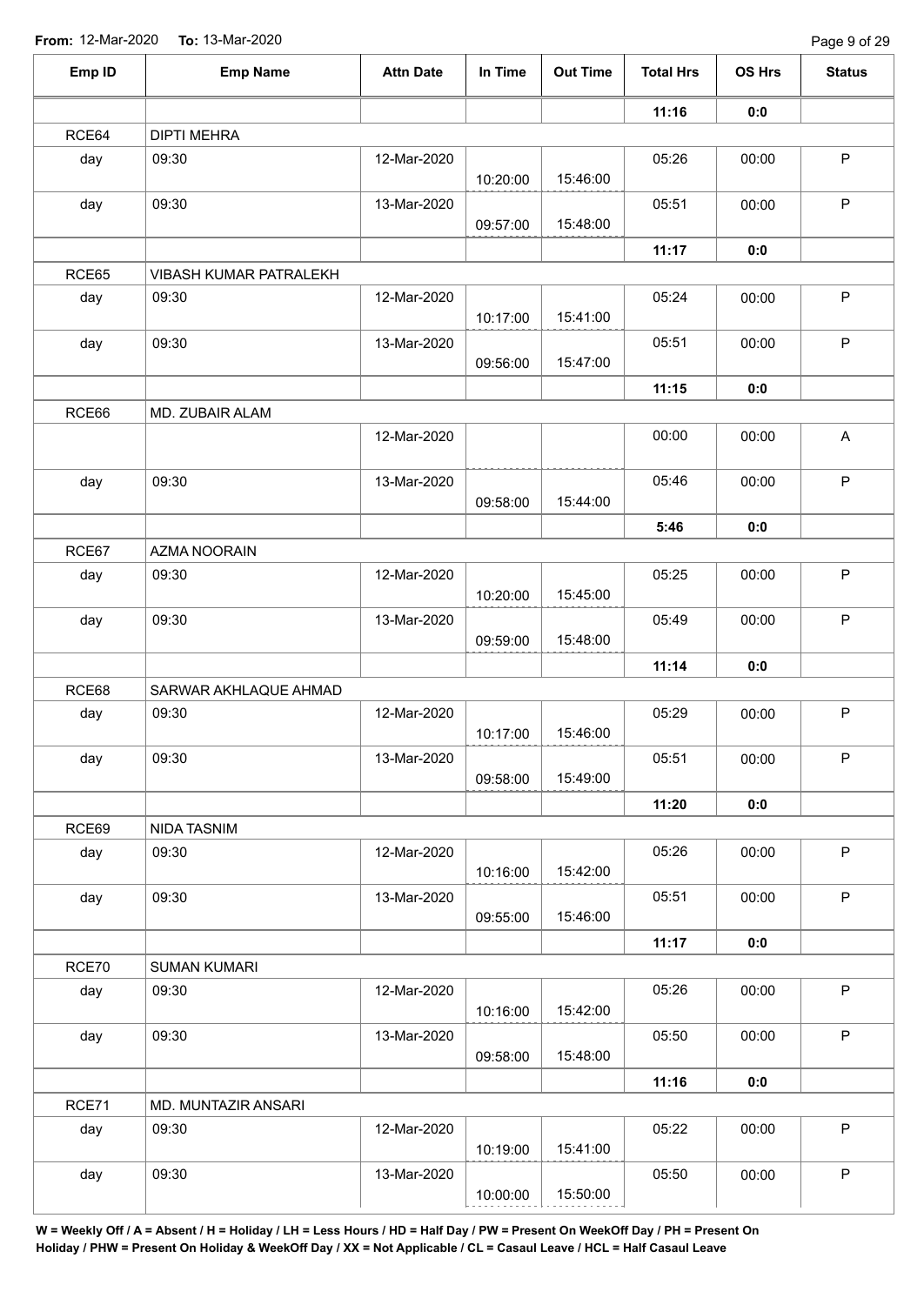| Emp ID | <b>Emp Name</b>       | <b>Attn Date</b> | In Time  | <b>Out Time</b> | <b>Total Hrs</b> | OS Hrs | <b>Status</b> |
|--------|-----------------------|------------------|----------|-----------------|------------------|--------|---------------|
|        |                       |                  |          |                 | 11:12            | 0:0    |               |
| RCE72  | NARAYAN KUMAR         |                  |          |                 |                  |        |               |
| day    | 09:30                 | 12-Mar-2020      | 10:21:00 | 15:47:00        | 05:26            | 00:00  | P             |
| day    | 09:30                 | 13-Mar-2020      | 09:57:00 | 15:45:00        | 05:48            | 00:00  | $\mathsf P$   |
|        |                       |                  |          |                 | 11:14            |        |               |
| RCE73  | PARDINATH HANSDA      |                  |          |                 |                  | 0:0    |               |
|        |                       |                  |          |                 |                  |        | $\sf P$       |
| day    | 09:30                 | 12-Mar-2020      | 10:17:00 | 15:43:00        | 05:26            | 00:00  |               |
|        |                       | 13-Mar-2020      |          |                 | 00:00            | 00:00  | $\mathsf{A}$  |
|        |                       |                  |          |                 | 5:26             | 0:0    |               |
| RCE74  | <b>SURENDRA KUMAR</b> |                  |          |                 |                  |        |               |
| day    | 09:30                 | 12-Mar-2020      | 10:16:00 | 15:43:00        | 05:27            | 00:00  | $\sf P$       |
| day    | 09:30                 | 13-Mar-2020      | 09:58:00 | 15:46:00        | 05:48            | 00:00  | $\mathsf P$   |
|        |                       |                  |          |                 | 11:15            | 0:0    |               |
| RCE75  | PRAMILA MARANDI       |                  |          |                 |                  |        |               |
| day    | 09:30                 | 12-Mar-2020      |          |                 | 05:23            | 00:00  | $\mathsf P$   |
|        |                       |                  | 10:22:00 | 15:45:00        |                  |        |               |
| day    | 09:30                 | 13-Mar-2020      |          |                 | 05:50            | 00:00  | $\mathsf P$   |
|        |                       |                  | 09:59:00 | 15:49:00        |                  |        |               |
|        |                       |                  |          |                 | 11:13            | 0:0    |               |
| RCE76  | MUKESH KUMAR MANDAL   |                  |          |                 |                  |        |               |
| day    | 09:30                 | 12-Mar-2020      | 10:19:00 | 15:44:00        | 05:25            | 00:00  | $\sf P$       |
| day    | 09:30                 | 13-Mar-2020      | 10:00:00 | 15:48:00        | 05:48            | 00:00  | $\sf P$       |
|        |                       |                  |          |                 | 11:13            | 0:0    |               |
| RCE77  | <b>KREETI KUMARI</b>  |                  |          |                 |                  |        |               |
| day    | 09:30                 | 12-Mar-2020      | 10:21:00 | 15:47:00        | 05:26            | 00:00  | $\mathsf P$   |
| day    | 09:30                 | 13-Mar-2020      | 09:57:00 | 15:46:00        | 05:49            | 00:00  | $\mathsf{P}$  |
|        |                       |                  |          |                 | 11:15            | 0:0    |               |
| RCE78  | SONIYA KUMARI         |                  |          |                 |                  |        |               |
| day    | 09:30                 | 12-Mar-2020      |          |                 | 05:26            | 00:00  | $\mathsf{P}$  |
|        |                       |                  | 10:19:00 | 15:45:00        |                  |        |               |
| day    | 09:30                 | 13-Mar-2020      | 09:54:00 | 15:46:00        | 05:52            | 00:00  | $\sf P$       |
|        |                       |                  |          |                 | 11:18            | 0:0    |               |
| RCE79  | PUSHPA VERMA          |                  |          |                 |                  |        |               |
| day    | 09:30                 | 12-Mar-2020      | 10:16:00 | 15:42:00        | 05:26            | 00:00  | $\mathsf P$   |
| day    | 09:30                 | 13-Mar-2020      | 10:00:00 | 15:49:00        | 05:49            | 00:00  | $\mathsf P$   |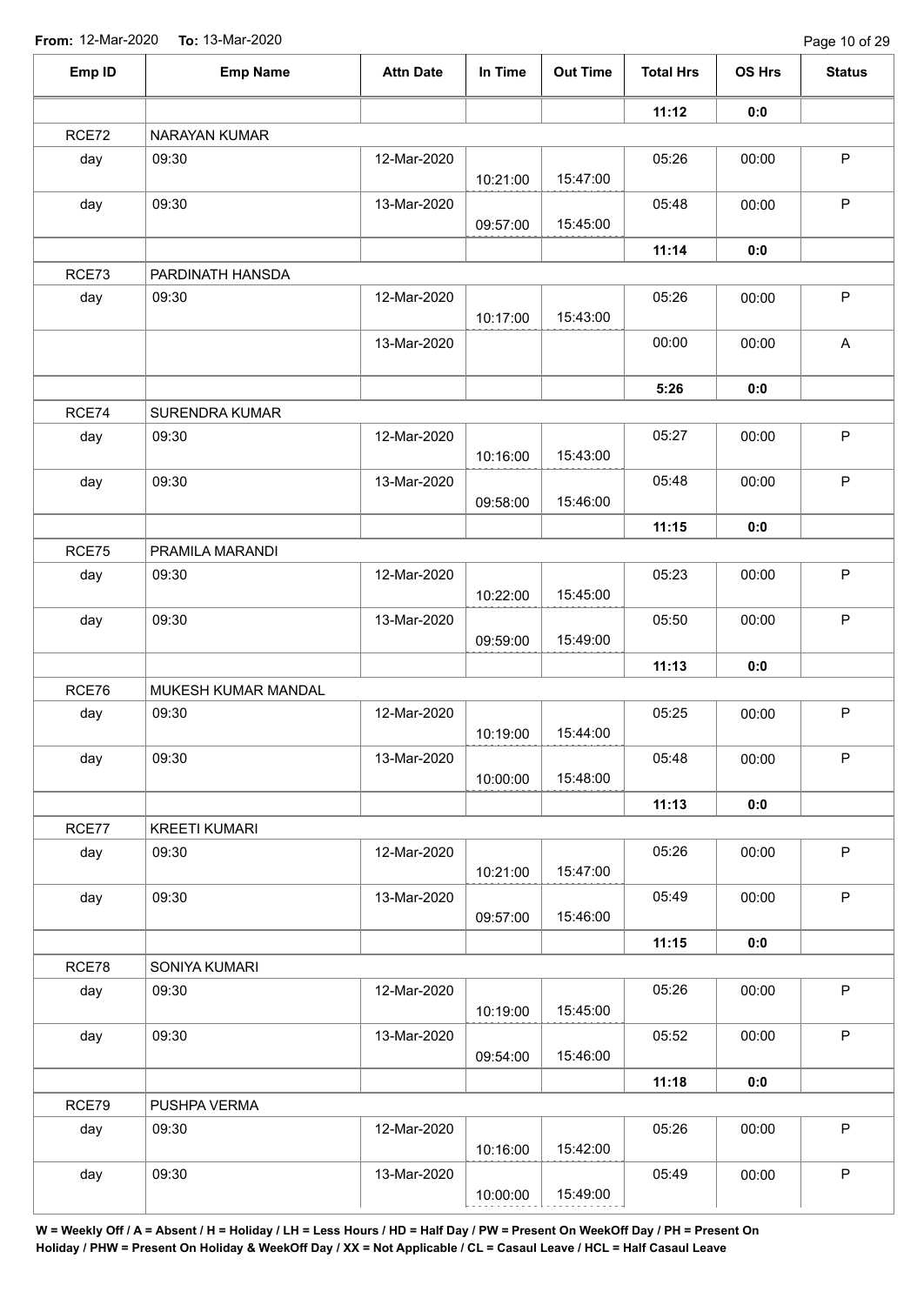| Emp ID | <b>Emp Name</b>      | <b>Attn Date</b> | In Time  | <b>Out Time</b> | <b>Total Hrs</b> | OS Hrs | <b>Status</b> |
|--------|----------------------|------------------|----------|-----------------|------------------|--------|---------------|
|        |                      |                  |          |                 | 11:15            | 0:0    |               |
| RCE80  | MD. SAJJAD ALAM      |                  |          |                 |                  |        |               |
| day    | 09:30                | 12-Mar-2020      | 10:20:00 | 15:45:00        | 05:25            | 00:00  | P             |
| day    | 09:30                | 13-Mar-2020      | 09:59:00 | 15:49:00        | 05:50            | 00:00  | $\mathsf P$   |
|        |                      |                  |          |                 | 11:15            | 0:0    |               |
| RCE81  | KANCHAN KUMARI       |                  |          |                 |                  |        |               |
| day    | 09:30                | 12-Mar-2020      | 10:16:00 | 15:43:00        | 05:27            | 00:00  | $\mathsf P$   |
| day    | 09:30                | 13-Mar-2020      | 09:55:00 | 15:45:00        | 05:50            | 00:00  | $\mathsf{P}$  |
|        |                      |                  |          |                 | 11:17            | 0:0    |               |
| RCE82  | PREMJIT KUMAR YADAV  |                  |          |                 |                  |        |               |
| day    | 09:30                | 12-Mar-2020      | 10:20:00 | 15:45:00        | 05:25            | 00:00  | P             |
| day    | 09:30                | 13-Mar-2020      | 09:59:00 | 15:50:00        | 05:51            | 00:00  | $\mathsf P$   |
|        |                      |                  |          |                 | 11:16            | 0:0    |               |
| RCE83  | ABHISHEK KUMAR       |                  |          |                 |                  |        |               |
| day    | 09:30                | 12-Mar-2020      | 10:21:00 | 15:46:00        | 05:25            | 00:00  | $\mathsf P$   |
| day    | 09:30                | 13-Mar-2020      |          |                 | 05:51            | 00:00  | $\mathsf P$   |
|        |                      |                  | 09:56:00 | 15:47:00        |                  |        |               |
|        |                      |                  |          |                 | 11:16            | 0:0    |               |
| RCE84  | MANJEET KUMAR RANA   |                  |          |                 |                  |        |               |
| day    | 09:30                | 12-Mar-2020      | 10:18:00 | 15:42:00        | 05:24            | 00:00  | $\mathsf{P}$  |
| day    | 09:30                | 13-Mar-2020      | 09:55:00 | 15:47:00        | 05:52            | 00:00  | $\mathsf P$   |
|        |                      |                  |          |                 | 11:16            | 0:0    |               |
| RCE85  | NAYAN KUMAR DEY      |                  |          |                 |                  |        |               |
|        |                      | 12-Mar-2020      |          |                 | 00:00            | 00:00  | $\mathsf{A}$  |
| day    | 09:30                | 13-Mar-2020      | 10:01:00 | 15:48:00        | 05:47            | 00:00  | $\mathsf{P}$  |
|        |                      |                  |          |                 | 5:47             | 0:0    |               |
| RCE86  | ROHIT GUPTA          |                  |          |                 |                  |        |               |
| day    | 09:30                | 12-Mar-2020      | 10:18:00 | 15:44:00        | 05:26            | 00:00  | $\mathsf{P}$  |
| day    | 09:30                | 13-Mar-2020      | 10:00:00 | 15:49:00        | 05:49            | 00:00  | $\mathsf P$   |
|        |                      |                  |          |                 | 11:15            | 0:0    |               |
| RCE87  | <b>SULATA KUMARI</b> |                  |          |                 |                  |        |               |
| day    | 09:30                | 12-Mar-2020      | 10:18:00 | 15:44:00        | 05:26            | 00:00  | $\mathsf P$   |
| day    | 09:30                | 13-Mar-2020      | 09:56:00 | 15:47:00        | 05:51            | 00:00  | $\mathsf P$   |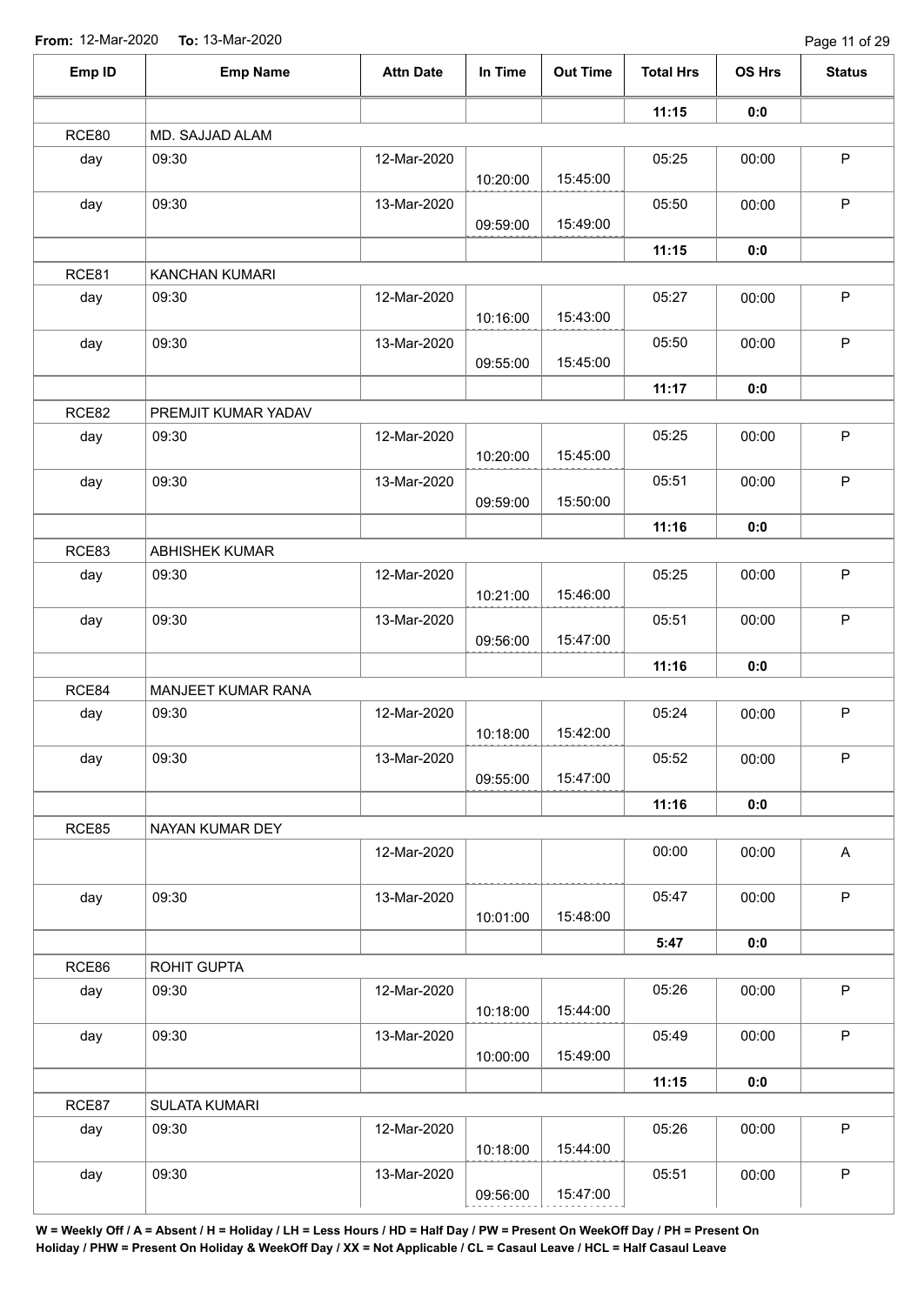| Emp ID | <b>Emp Name</b>     | <b>Attn Date</b> | In Time  | <b>Out Time</b> | <b>Total Hrs</b> | OS Hrs | <b>Status</b> |
|--------|---------------------|------------------|----------|-----------------|------------------|--------|---------------|
|        |                     |                  |          |                 | 11:17            | 0:0    |               |
| RCE88  | SHILA SOREN         |                  |          |                 |                  |        |               |
| day    | 09:30               | 12-Mar-2020      | 10:20:00 | 15:45:00        | 05:25            | 00:00  | $\mathsf{P}$  |
| day    | 09:30               | 13-Mar-2020      | 09:59:00 | 15:50:00        | 05:51            | 00:00  | $\mathsf P$   |
|        |                     |                  |          |                 | 11:16            | 0:0    |               |
| RCE89  | <b>AFTAB ALAM</b>   |                  |          |                 |                  |        |               |
| day    | 09:30               | 12-Mar-2020      | 10:19:00 | 15:44:00        | 05:25            | 00:00  | $\mathsf P$   |
| day    | 09:30               | 13-Mar-2020      | 09:57:00 | 15:48:00        | 05:51            | 00:00  | $\mathsf{P}$  |
|        |                     |                  |          |                 | 11:16            | 0:0    |               |
| RCE90  | RUKSAR KHATOON      |                  |          |                 |                  |        |               |
| day    | 09:30               | 12-Mar-2020      | 10:16:00 | 15:43:00        | 05:27            | 00:00  | $\mathsf P$   |
| day    | 09:30               | 13-Mar-2020      | 09:58:00 | 15:48:00        | 05:50            | 00:00  | $\mathsf P$   |
|        |                     |                  |          |                 | 11:17            | 0:0    |               |
| RCE91  | <b>KUNTI KUMARI</b> |                  |          |                 |                  |        |               |
| day    | 09:30               | 12-Mar-2020      | 10:22:00 | 15:47:00        | 05:25            | 00:00  | $\mathsf P$   |
| day    | 09:30               | 13-Mar-2020      | 09:55:00 | 15:45:00        | 05:50            | 00:00  | $\mathsf P$   |
|        |                     |                  |          |                 | 11:15            | 0:0    |               |
| RCE92  | MANISHA KUMARI      |                  |          |                 |                  |        |               |
| day    | 09:30               | 12-Mar-2020      | 10:16:00 | 15:43:00        | 05:27            | 00:00  | $\sf P$       |
| day    | 09:30               | 13-Mar-2020      | 09:57:00 | 15:45:00        | 05:48            | 00:00  | $\mathsf P$   |
|        |                     |                  |          |                 | 11:15            | 0:0    |               |
| RCE93  | KAHKASHAN BANO      |                  |          |                 |                  |        |               |
| day    | 09:30               | 12-Mar-2020      | 10:16:00 | 15:42:00        | 05:26            | 00:00  | $\mathsf{P}$  |
| day    | 09:30               | 13-Mar-2020      | 09:55:00 | 15:46:00        | 05:51            | 00:00  | $\mathsf P$   |
|        |                     |                  |          |                 | 11:17            | 0:0    |               |
| RCE94  | BHAWANI KUMARI      |                  |          |                 |                  |        |               |
| day    | 09:30               | 12-Mar-2020      | 10:21:00 | 15:47:00        | 05:26            | 00:00  | $\mathsf{P}$  |
| day    | 09:30               | 13-Mar-2020      | 09:57:00 | 15:46:00        | 05:49            | 00:00  | $\sf P$       |
|        |                     |                  |          |                 | 11:15            | 0:0    |               |
| RCE95  | SONI KUMARI         |                  |          |                 |                  |        |               |
| day    | 09:30               | 12-Mar-2020      | 10:16:00 | 15:43:00        | 05:27            | 00:00  | $\mathsf{P}$  |
| day    | 09:30               | 13-Mar-2020      | 09:58:00 | 15:47:00        | 05:49            | 00:00  | $\mathsf P$   |
|        |                     |                  |          |                 |                  |        |               |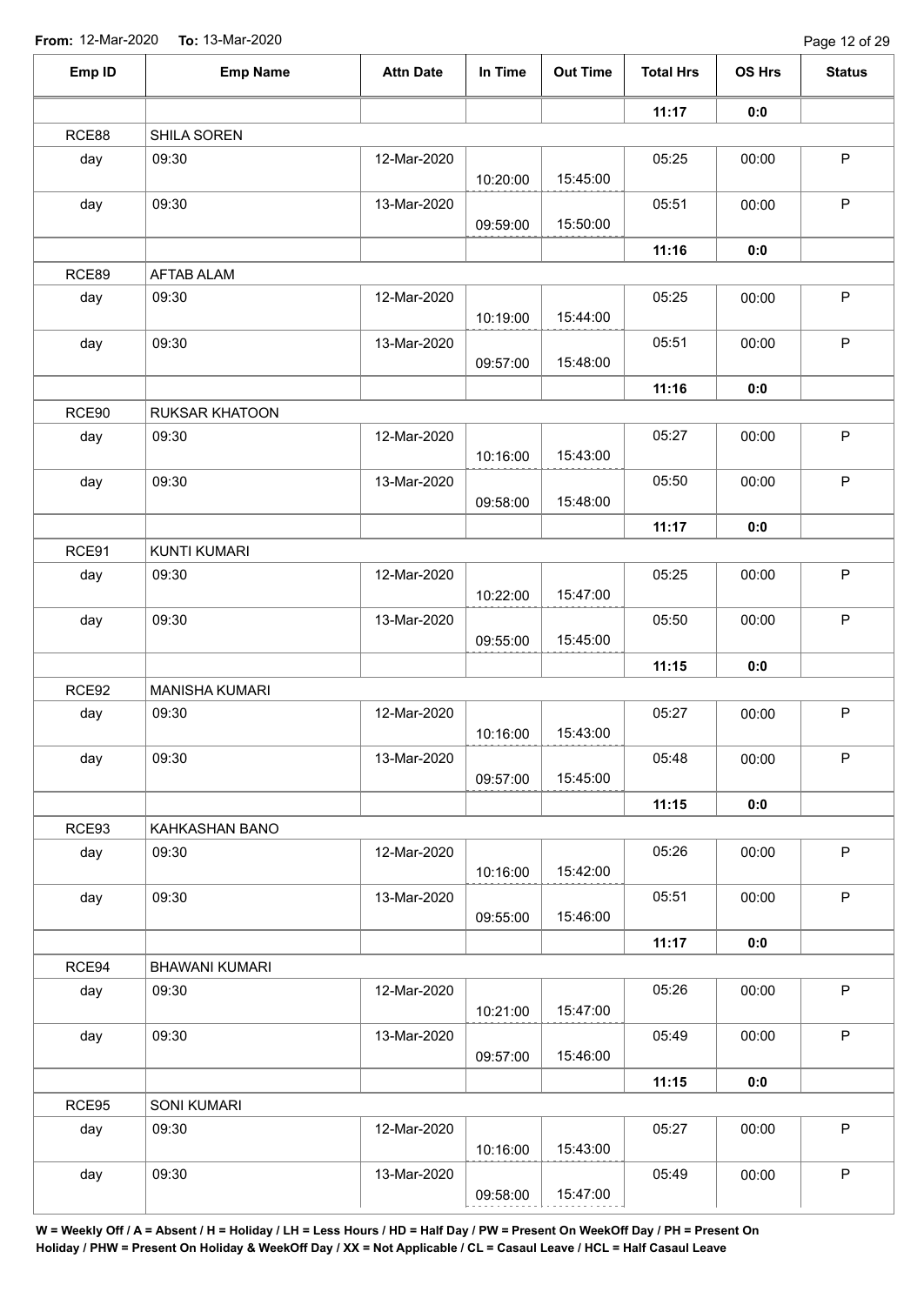| Emp ID            | <b>Emp Name</b>        | <b>Attn Date</b> | In Time  | <b>Out Time</b> | <b>Total Hrs</b> | OS Hrs | <b>Status</b> |
|-------------------|------------------------|------------------|----------|-----------------|------------------|--------|---------------|
|                   |                        |                  |          |                 | 11:16            | 0:0    |               |
| RCE96             | DEEPAK KUMAR SINGH     |                  |          |                 |                  |        |               |
| day               | 09:30                  | 12-Mar-2020      | 10:18:00 | 15:44:00        | 05:26            | 00:00  | P             |
| day               | 09:30                  | 13-Mar-2020      | 09:55:00 | 15:45:00        | 05:50            | 00:00  | $\mathsf P$   |
|                   |                        |                  |          |                 | 11:16            | 0:0    |               |
| RCE97             | <b>SUMAN KUMARI</b>    |                  |          |                 |                  |        |               |
| day               | 09:30                  | 12-Mar-2020      | 10:20:00 | 15:46:00        | 05:26            | 00:00  | $\mathsf P$   |
| day               | 09:30                  | 13-Mar-2020      | 09:58:00 | 15:45:00        | 05:47            | 00:00  | $\mathsf P$   |
|                   |                        |                  |          |                 | 11:13            | 0:0    |               |
| RCE98             | <b>MANOJ BESRA</b>     |                  |          |                 |                  |        |               |
| day               | 09:30                  | 12-Mar-2020      | 10:21:00 | 15:41:00        | 05:20            | 00:00  | P             |
| day               | 09:30                  | 13-Mar-2020      | 09:57:00 | 15:45:00        | 05:48            | 00:00  | $\mathsf P$   |
|                   |                        |                  |          |                 | 11:8             | 0:0    |               |
| RCE99             | PRAFULLA KUMAR SINGH   |                  |          |                 |                  |        |               |
| day               | 09:30                  | 12-Mar-2020      | 10:15:00 | 15:41:00        | 05:26            | 00:00  | $\mathsf P$   |
| day               | 09:30                  | 13-Mar-2020      | 09:56:00 | 15:47:00        | 05:51            | 00:00  | $\mathsf P$   |
|                   |                        |                  |          |                 | 11:17            | 0:0    |               |
| <b>RCE100</b>     | KHUSHBU YADAV          |                  |          |                 |                  |        |               |
| day               | 09:30                  | 12-Mar-2020      |          |                 | 05:27            | 00:00  | $\mathsf P$   |
|                   |                        |                  | 10:15:00 | 15:42:00        |                  |        |               |
| day               | 09:30                  | 13-Mar-2020      | 09:57:00 | 15:50:00        | 05:53            | 00:00  | $\sf P$       |
|                   |                        |                  |          |                 | 11:20            | 0:0    |               |
| <b>RCE224</b>     | MADHU SUDAN GORAIN     |                  |          |                 |                  |        |               |
| day               | 09:30                  | 12-Mar-2020      | 10:17:00 | 15:44:00        | 05:27            | 00:00  | $\mathsf P$   |
| day               | 09:30                  | 13-Mar-2020      | 09:57:00 | 15:46:00        | 05:49            | 00:00  | P             |
|                   |                        |                  |          |                 | 11:16            | 0:0    |               |
| <b>Department</b> | <b>TEACHING STAFF</b>  |                  |          |                 |                  |        |               |
| <b>RCE203</b>     | MUKESH KUMAR SNGH      |                  |          |                 |                  |        |               |
| day               | 09:30                  | 12-Mar-2020      | 10:14:00 | 15:49:00        | 05:35            | 00:00  | $\mathsf P$   |
| day               | 09:30                  | 13-Mar-2020      | 09:46:00 | 15:43:00        | 05:57            | 00:00  | $\mathsf{P}$  |
|                   |                        |                  |          |                 | 11:32            | 0:0    |               |
| <b>RCE204</b>     | AVINASH CHANDRA THAKUR |                  |          |                 |                  |        |               |
| day               | 09:30                  | 12-Mar-2020      | 10:14:00 | 15:48:00        | 05:34            | 00:00  | $\mathsf P$   |
| day               | 09:30                  | 13-Mar-2020      |          |                 | 05:57            | 00:00  | $\mathsf P$   |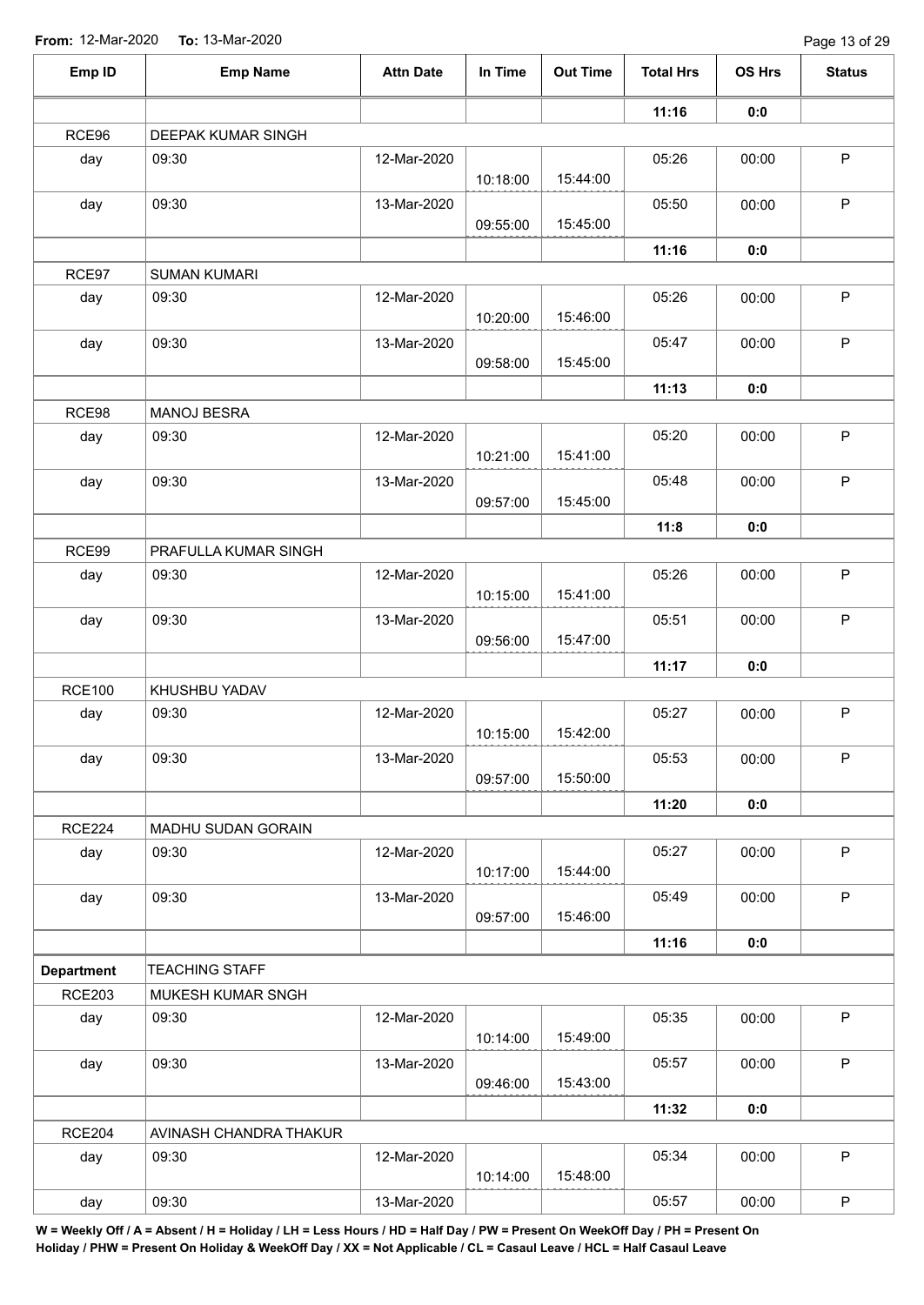| Emp ID        | <b>Emp Name</b>       | <b>Attn Date</b> | In Time  | <b>Out Time</b> | <b>Total Hrs</b> | <b>OS Hrs</b> | <b>Status</b> |
|---------------|-----------------------|------------------|----------|-----------------|------------------|---------------|---------------|
|               |                       |                  | 09:46:00 | 15:43:00        |                  |               |               |
|               |                       |                  |          |                 | 11:31            | 0:0           |               |
| <b>RCE205</b> | ANNU TALAN MINZ       |                  |          |                 |                  |               |               |
|               |                       | 12-Mar-2020      |          |                 | 00:00            | 00:00         | $\mathsf A$   |
|               |                       | 13-Mar-2020      |          |                 | 00:00            | 00:00         | $\mathsf A$   |
|               |                       |                  |          |                 | 0:0              | 0:0           |               |
| <b>RCE206</b> | SANDIP KUMAR MAHTO    |                  |          |                 |                  |               |               |
| day           | 09:30                 | 12-Mar-2020      | 10:14:00 | 15:48:00        | 05:34            | 00:00         | $\mathsf P$   |
| day           | 09:30                 | 13-Mar-2020      | 09:47:00 | 15:42:00        | 05:55            | 00:00         | $\mathsf P$   |
|               |                       |                  |          |                 | 11:29            | 0:0           |               |
| <b>RCE207</b> | <b>MANISHA KUMARI</b> |                  |          |                 |                  |               |               |
| day           | 09:30                 | 12-Mar-2020      | 10:14:00 | 15:48:00        | 05:34            | 00:00         | $\mathsf P$   |
| day           | 09:30                 | 13-Mar-2020      | 09:46:00 | 15:43:00        | 05:57            | 00:00         | $\mathsf P$   |
|               |                       |                  |          |                 | 11:31            | 0:0           |               |
| <b>RCE208</b> | MD. JULFIKAR          |                  |          |                 |                  |               |               |
| day           | 09:30                 | 12-Mar-2020      | 10:14:00 | 15:48:00        | 05:34            | 00:00         | $\mathsf P$   |
| day           | 09:30                 | 13-Mar-2020      | 09:46:00 | 15:43:00        | 05:57            | 00:00         | $\mathsf P$   |
|               |                       |                  |          |                 | 11:31            | 0:0           |               |
| <b>RCE209</b> | DR. RANU BHATTACHARYA |                  |          |                 |                  |               |               |
| day           | 09:30                 | 12-Mar-2020      | 10:14:00 | 15:48:00        | 05:34            | 00:00         | $\mathsf P$   |
| day           | 09:30                 | 13-Mar-2020      | 09:46:00 | 15:43:00        | 05:57            | 00:00         | $\mathsf P$   |
|               |                       |                  |          |                 | 11:31            | 0:0           |               |
| <b>RCE210</b> | DWARIKA PRASAD YADAV  |                  |          |                 |                  |               |               |
|               |                       | 12-Mar-2020      |          |                 | 00:00            | 00:00         | $\mathsf{A}$  |
|               |                       | 13-Mar-2020      |          |                 | 00:00            | 00:00         | $\mathsf A$   |
|               |                       |                  |          |                 | 0:0              | 0:0           |               |
| <b>RCE211</b> | SIMA PANDEY           |                  |          |                 |                  |               |               |
| day           | 09:30                 | 12-Mar-2020      | 10:14:00 | 15:48:00        | 05:34            | 00:00         | $\sf P$       |
| day           | 09:30                 | 13-Mar-2020      | 09:46:00 | 15:43:00        | 05:57            | 00:00         | $\mathsf P$   |
|               |                       |                  |          |                 | 11:31            | 0:0           |               |
| <b>RCE212</b> | SAMAPAN MANDAL        |                  |          |                 |                  |               |               |
| day           | 09:30                 | 12-Mar-2020      | 10:14:00 | 15:49:00        | 05:35            | 00:00         | $\mathsf P$   |
| day           | 09:30                 | 13-Mar-2020      |          |                 | 05:57            | 00:00         | $\mathsf P$   |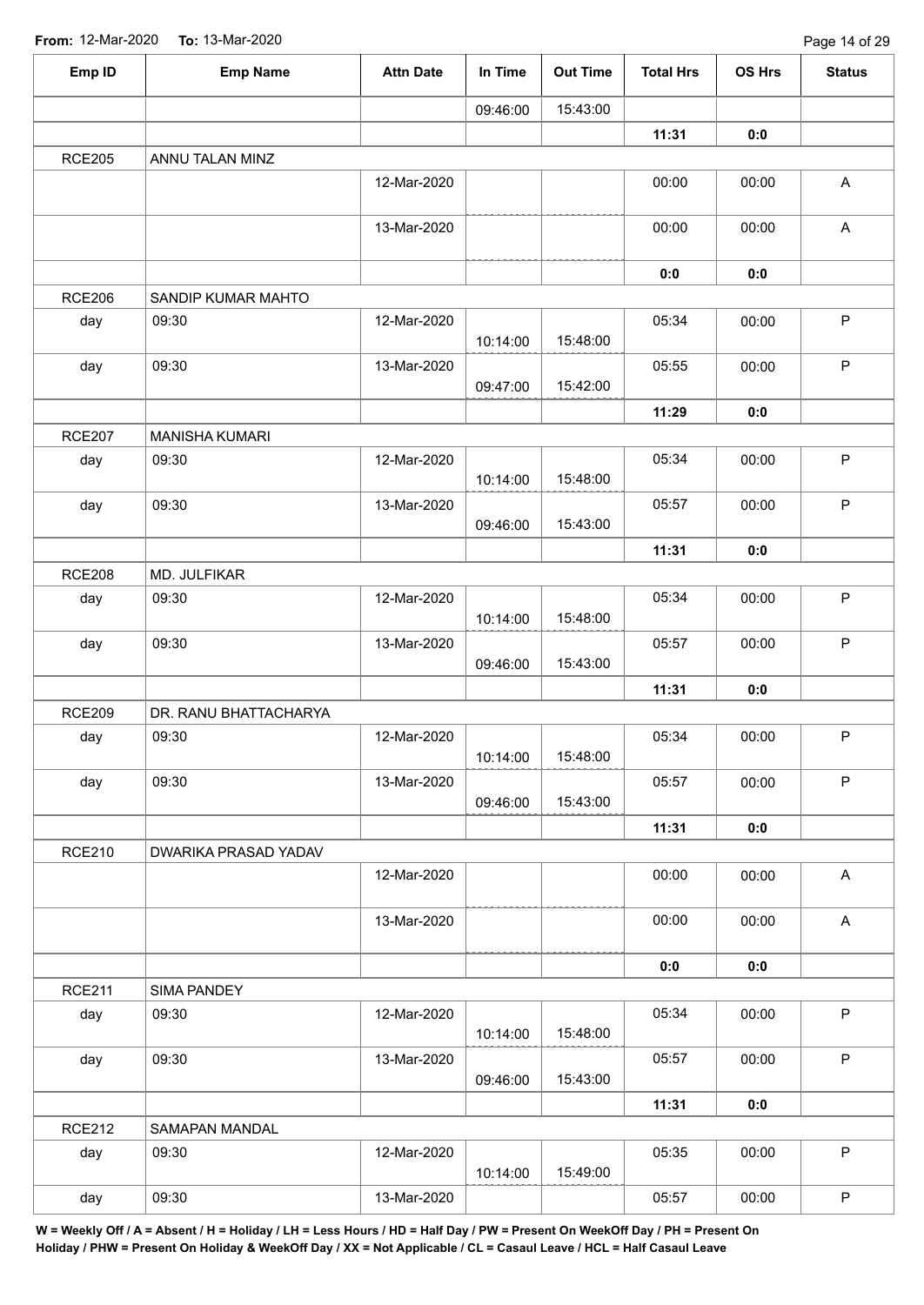| Emp ID            | <b>Emp Name</b>           | <b>Attn Date</b> | In Time  | <b>Out Time</b> | <b>Total Hrs</b> | OS Hrs | <b>Status</b> |
|-------------------|---------------------------|------------------|----------|-----------------|------------------|--------|---------------|
|                   |                           |                  | 09:46:00 | 15:43:00        |                  |        |               |
|                   |                           |                  |          |                 | 11:32            | 0:0    |               |
| <b>RCE213</b>     | MD. MUSTAQUE              |                  |          |                 |                  |        |               |
| day               | 09:30                     | 12-Mar-2020      | 10:14:00 | 15:48:00        | 05:34            | 00:00  | $\mathsf P$   |
| day               | 09:30                     | 13-Mar-2020      | 09:46:00 | 15:43:00        | 05:57            | 00:00  | $\mathsf P$   |
|                   |                           |                  |          |                 | 11:31            | 0:0    |               |
| <b>RCE214</b>     | MD. SANAUL HAQUE          |                  |          |                 |                  |        |               |
| day               | 09:30                     | 12-Mar-2020      | 10:14:00 | 15:48:00        | 05:34            | 00:00  | $\mathsf P$   |
| day               | 09:30                     | 13-Mar-2020      | 09:47:00 | 15:42:00        | 05:55            | 00:00  | $\mathsf P$   |
|                   |                           |                  |          |                 | 11:29            | 0:0    |               |
| <b>RCE215</b>     | SATYAJEET MONDAL          |                  |          |                 |                  |        |               |
| day               | 09:30                     | 12-Mar-2020      | 10:14:00 | 15:49:00        | 05:35            | 00:00  | $\sf P$       |
| day               | 09:30                     | 13-Mar-2020      | 09:46:00 | 15:43:00        | 05:57            | 00:00  | $\mathsf P$   |
|                   |                           |                  |          |                 | 11:32            | 0:0    |               |
| <b>RCE216</b>     | <b>MADAN KUMAR</b>        |                  |          |                 |                  |        |               |
| day               | 09:30                     | 12-Mar-2020      | 10:14:00 | 15:48:00        | 05:34            | 00:00  | $\mathsf P$   |
| day               | 09:30                     | 13-Mar-2020      | 09:46:00 | 15:43:00        | 05:57            | 00:00  | $\mathsf P$   |
|                   |                           |                  |          |                 | 11:31            | 0:0    |               |
| <b>RCE225</b>     | DR. MD ENAM               |                  |          |                 |                  |        |               |
| day               | 09:30                     | 12-Mar-2020      | 10:14:00 | 15:48:00        | 05:34            | 00:00  | P             |
| day               | 09:30                     | 13-Mar-2020      | 09:46:00 | 15:43:00        | 05:57            | 00:00  | $\mathsf{P}$  |
|                   |                           |                  |          |                 | 11:31            | 0:0    |               |
| <b>RCE226</b>     | AKHILESH KUMAR PANDEY     |                  |          |                 |                  |        |               |
| day               | 09:30                     | 12-Mar-2020      | 10:14:00 | 15:48:00        | 05:34            | 00:00  | $\mathsf{P}$  |
| day               | 09:30                     | 13-Mar-2020      | 09:46:00 | 15:43:00        | 05:57            | 00:00  | $\mathsf P$   |
|                   |                           |                  |          |                 | 11:31            | 0:0    |               |
| <b>Department</b> | <b>NON TEACHING STAFF</b> |                  |          |                 |                  |        |               |
| <b>RCE217</b>     | <b>LALIT KUMAR TANTI</b>  |                  |          |                 |                  |        |               |
| day               | 09:30                     | 12-Mar-2020      | 10:13:00 | 15:49:00        | 05:36            | 00:00  | $\mathsf P$   |
| day               | 09:30                     | 13-Mar-2020      | 09:54:00 | 15:44:00        | 05:50            | 00:00  | $\mathsf{P}$  |
|                   |                           |                  |          |                 | 11:26            | 0:0    |               |
| <b>RCE218</b>     | MD. SONU ANSARI           |                  |          |                 |                  |        |               |
| day               | 09:30                     | 12-Mar-2020      | 10:13:00 | 15:49:00        | 05:36            | 00:00  | $\mathsf P$   |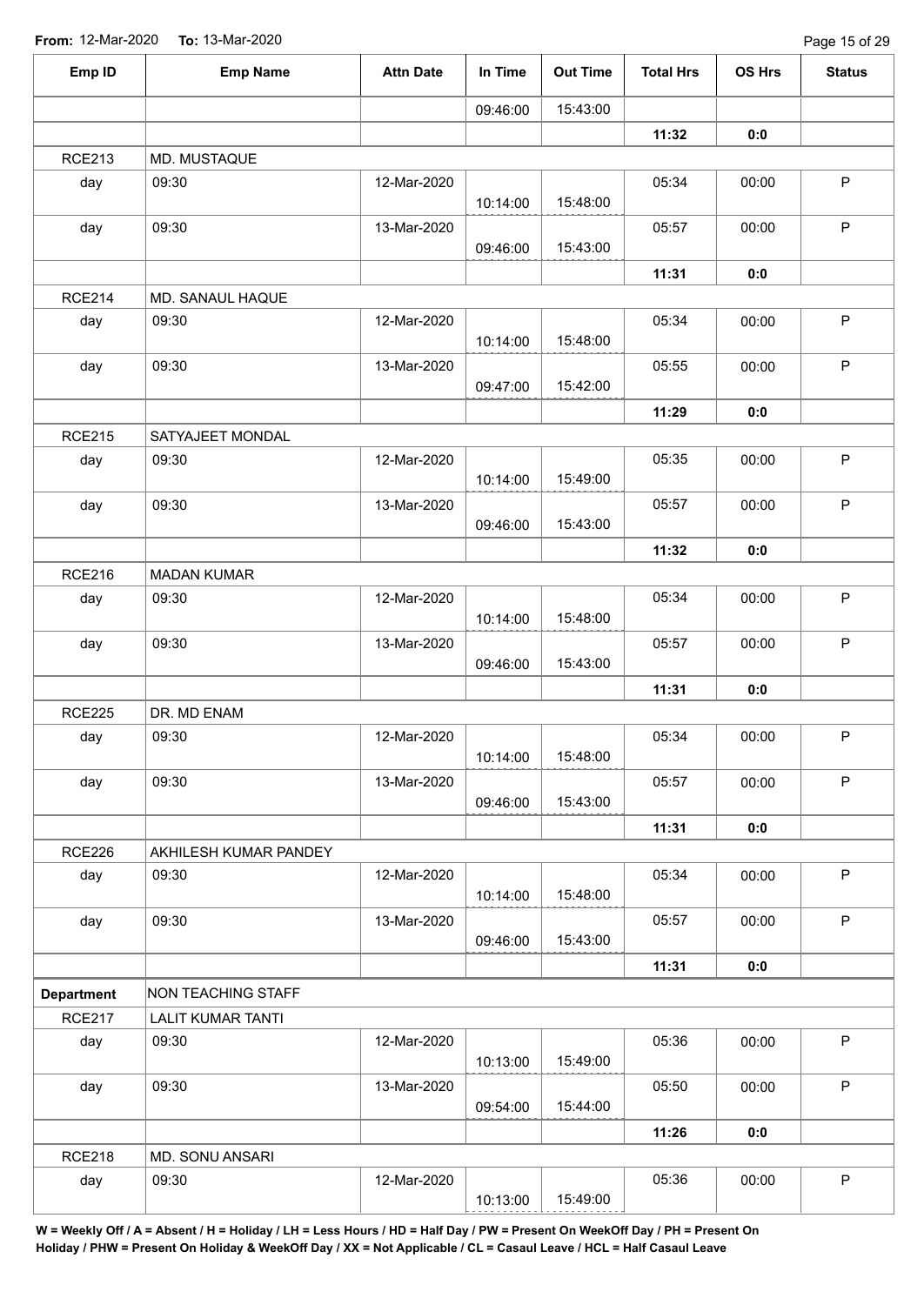Page 16 of 29

| Emp ID            | <b>Emp Name</b>         | <b>Attn Date</b> | In Time  | <b>Out Time</b> | <b>Total Hrs</b> | OS Hrs | <b>Status</b> |
|-------------------|-------------------------|------------------|----------|-----------------|------------------|--------|---------------|
| day               | 09:30                   | 13-Mar-2020      |          |                 | 05:50            | 00:00  | $\mathsf P$   |
|                   |                         |                  | 09:54:00 | 15:44:00        |                  |        |               |
|                   |                         |                  |          |                 | 11:26            | 0:0    |               |
| <b>RCE219</b>     | <b>FAIYAZ FAISAL</b>    |                  |          |                 |                  |        |               |
| day               | 09:30                   | 12-Mar-2020      |          |                 | 05:36            | 00:00  | $\sf P$       |
|                   |                         |                  | 10:13:00 | 15:49:00        |                  |        |               |
| day               | 09:30                   | 13-Mar-2020      |          |                 | 05:50            | 00:00  | $\sf P$       |
|                   |                         |                  | 09:54:00 | 15:44:00        |                  |        |               |
|                   |                         |                  |          |                 | 11:26            | 0:0    |               |
| <b>RCE220</b>     | SAIFUL KHAN             |                  |          |                 |                  |        |               |
| day               | 09:30                   | 12-Mar-2020      | 10:13:00 | 15:49:00        | 05:36            | 00:00  | $\sf P$       |
| day               | 09:30                   | 13-Mar-2020      |          |                 | 05:50            | 00:00  | $\sf P$       |
|                   |                         |                  | 09:54:00 | 15:44:00        |                  |        |               |
|                   |                         |                  |          |                 | 11:26            | 0:0    |               |
| <b>RCE221</b>     | MD. IRSHAD              |                  |          |                 |                  |        |               |
| day               | 09:30                   | 12-Mar-2020      |          |                 | 05:36            | 00:00  | $\sf P$       |
|                   |                         |                  | 10:13:00 | 15:49:00        |                  |        |               |
| day               | 09:30                   | 13-Mar-2020      |          |                 | 05:50            | 00:00  | P             |
|                   |                         |                  | 09:54:00 | 15:44:00        |                  |        |               |
|                   |                         |                  |          |                 | 11:26            | 0:0    |               |
| <b>RCE222</b>     | MURLI YADAV             |                  |          |                 |                  |        |               |
| day               | 09:30                   | 12-Mar-2020      |          |                 | 05:36            | 00:00  | $\mathsf P$   |
|                   |                         |                  | 10:13:00 | 15:49:00        |                  |        |               |
| day               | 09:30                   | 13-Mar-2020      |          |                 | 05:50            | 00:00  | $\sf P$       |
|                   |                         |                  | 09:54:00 | 15:44:00        |                  |        |               |
|                   |                         |                  |          |                 | 11:26            | 0:0    |               |
| <b>RCE223</b>     | ERSHAD AHMAD            |                  |          |                 |                  |        |               |
| day               | 09:30                   | 12-Mar-2020      |          |                 | 05:36            | 00:00  | $\mathsf P$   |
|                   |                         |                  | 10:13:00 | 15:49:00        |                  |        |               |
| day               | 09:30                   | 13-Mar-2020      |          |                 | 05:51            | 00:00  | P             |
|                   |                         |                  | 09:53:00 | 15:44:00        |                  |        |               |
|                   |                         |                  |          |                 | 11:27            | 0:0    |               |
| <b>Department</b> | <b>BED 2019-21</b>      |                  |          |                 |                  |        |               |
| <b>RCE101</b>     | <b>ISTIYAQUE ANSARI</b> |                  |          |                 |                  |        |               |
| day               | 09:30                   | 12-Mar-2020      |          |                 | 05:28            | 00:00  | $\mathsf P$   |
|                   |                         |                  | 10:15:00 | 15:43:00        |                  |        |               |
| day               | 09:30                   | 13-Mar-2020      |          |                 | 05:52            | 00:00  | $\mathsf P$   |
|                   |                         |                  | 09:49:00 | 15:41:00        |                  |        |               |
|                   |                         |                  |          |                 | 11:20            | 0:0    |               |
| <b>RCE102</b>     | AKASH DEY               |                  |          |                 |                  |        |               |
| day               | 09:30                   | 12-Mar-2020      |          |                 | 05:21            | 00:00  | $\mathsf P$   |
|                   |                         |                  | 10:17:00 | 15:38:00        |                  |        |               |
| day               | 09:30                   | 13-Mar-2020      |          |                 | 05:49            | 00:00  | $\mathsf P$   |
|                   |                         |                  | 09:50:00 | 15:39:00        |                  |        |               |
|                   |                         |                  |          |                 | 11:10            | 0:0    |               |
| <b>RCE103</b>     | KHAIRUN NISHA           |                  |          |                 |                  |        |               |
| day               | 09:30                   | 12-Mar-2020      |          |                 | 05:19            | 00:00  | P             |
|                   |                         |                  |          |                 |                  |        |               |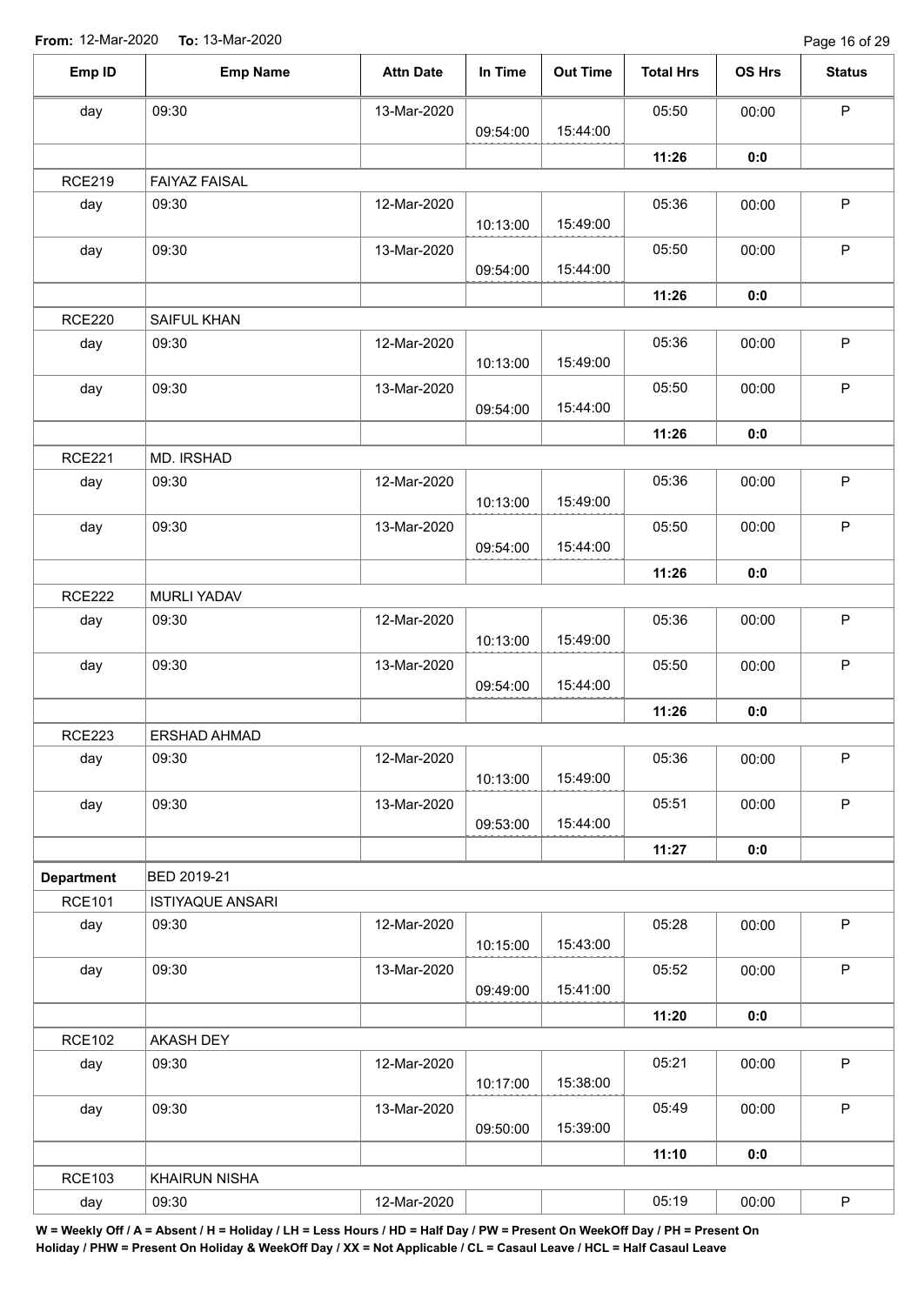| Emp ID        | <b>Emp Name</b>    | <b>Attn Date</b> | In Time  | <b>Out Time</b> | <b>Total Hrs</b> | OS Hrs | <b>Status</b> |
|---------------|--------------------|------------------|----------|-----------------|------------------|--------|---------------|
|               |                    |                  | 10:18:00 | 15:37:00        |                  |        |               |
| day           | 09:30              | 13-Mar-2020      | 09:51:00 | 15:39:00        | 05:48            | 00:00  | $\mathsf P$   |
|               |                    |                  |          |                 | 11:7             | 0:0    |               |
| <b>RCE104</b> | <b>VIVEK ANAND</b> |                  |          |                 |                  |        |               |
| day           | 09:30              | 12-Mar-2020      | 10:15:00 | 15:42:00        | 05:27            | 00:00  | $\mathsf P$   |
| day           | 09:30              | 13-Mar-2020      | 09:50:00 | 15:40:00        | 05:50            | 00:00  | $\mathsf{P}$  |
|               |                    |                  |          |                 | 11:17            | 0:0    |               |
| <b>RCE105</b> | ARUN KUMAR MANDAL  |                  |          |                 |                  |        |               |
| day           | 09:30              | 12-Mar-2020      | 10:16:00 | 15:43:00        | 05:27            | 00:00  | $\mathsf P$   |
| day           | 09:30              | 13-Mar-2020      | 09:49:00 | 15:41:00        | 05:52            | 00:00  | $\sf P$       |
|               |                    |                  |          |                 | 11:19            | 0:0    |               |
| <b>RCE106</b> | ROHIT PANDEY       |                  |          |                 |                  |        |               |
| day           | 09:30              | 12-Mar-2020      | 10:19:00 | 15:37:00        | 05:18            | 00:00  | $\mathsf P$   |
| day           | 09:30              | 13-Mar-2020      | 09:54:00 | 15:38:00        | 05:44            | 00:00  | $\mathsf{P}$  |
|               |                    |                  |          |                 | 11:2             | 0:0    |               |
| <b>RCE107</b> | PREETY KUMARI      |                  |          |                 |                  |        |               |
| day           | 09:30              | 12-Mar-2020      | 10:17:00 | 15:38:00        | 05:21            | 00:00  | $\mathsf P$   |
| day           | 09:30              | 13-Mar-2020      | 09:50:00 | 15:40:00        | 05:50            | 00:00  | $\mathsf P$   |
|               |                    |                  |          |                 | 11:11            | 0:0    |               |
| <b>RCE108</b> | <b>AJIT KUMAR</b>  |                  |          |                 |                  |        |               |
| day           | 09:30              | 12-Mar-2020      | 10:17:00 | 15:42:00        | 05:25            | 00:00  | $\mathsf P$   |
| day           | 09:30              | 13-Mar-2020      | 09:49:00 | 15:41:00        | 05:52            | 00:00  | P             |
|               |                    |                  |          |                 | 11:17            | 0:0    |               |
| <b>RCE109</b> | RAKESH KUMR GUPTA  |                  |          |                 |                  |        |               |
| day           | 09:30              | 12-Mar-2020      | 10:15:00 | 15:42:00        | 05:27            | 00:00  | $\mathsf{P}$  |
| day           | 09:30              | 13-Mar-2020      | 09:51:00 | 15:39:00        | 05:48            | 00:00  | $\mathsf P$   |
|               |                    |                  |          |                 | 11:15            | 0:0    |               |
| <b>RCE110</b> | SHALU KUMARI       |                  |          |                 |                  |        |               |
| day           | 09:30              | 12-Mar-2020      | 10:18:00 | 15:37:00        | 05:19            | 00:00  | $\mathsf P$   |
| day           | 09:30              | 13-Mar-2020      | 09:52:00 | 15:37:00        | 05:45            | 00:00  | P             |
|               |                    |                  |          |                 | 11:4             | 0:0    |               |
| <b>RCE111</b> | SADDAM ANSARI      |                  |          |                 |                  |        |               |
| day           | 09:30              | 12-Mar-2020      |          |                 | 05:27            | 00:00  | $\mathsf P$   |
|               |                    |                  |          |                 |                  |        |               |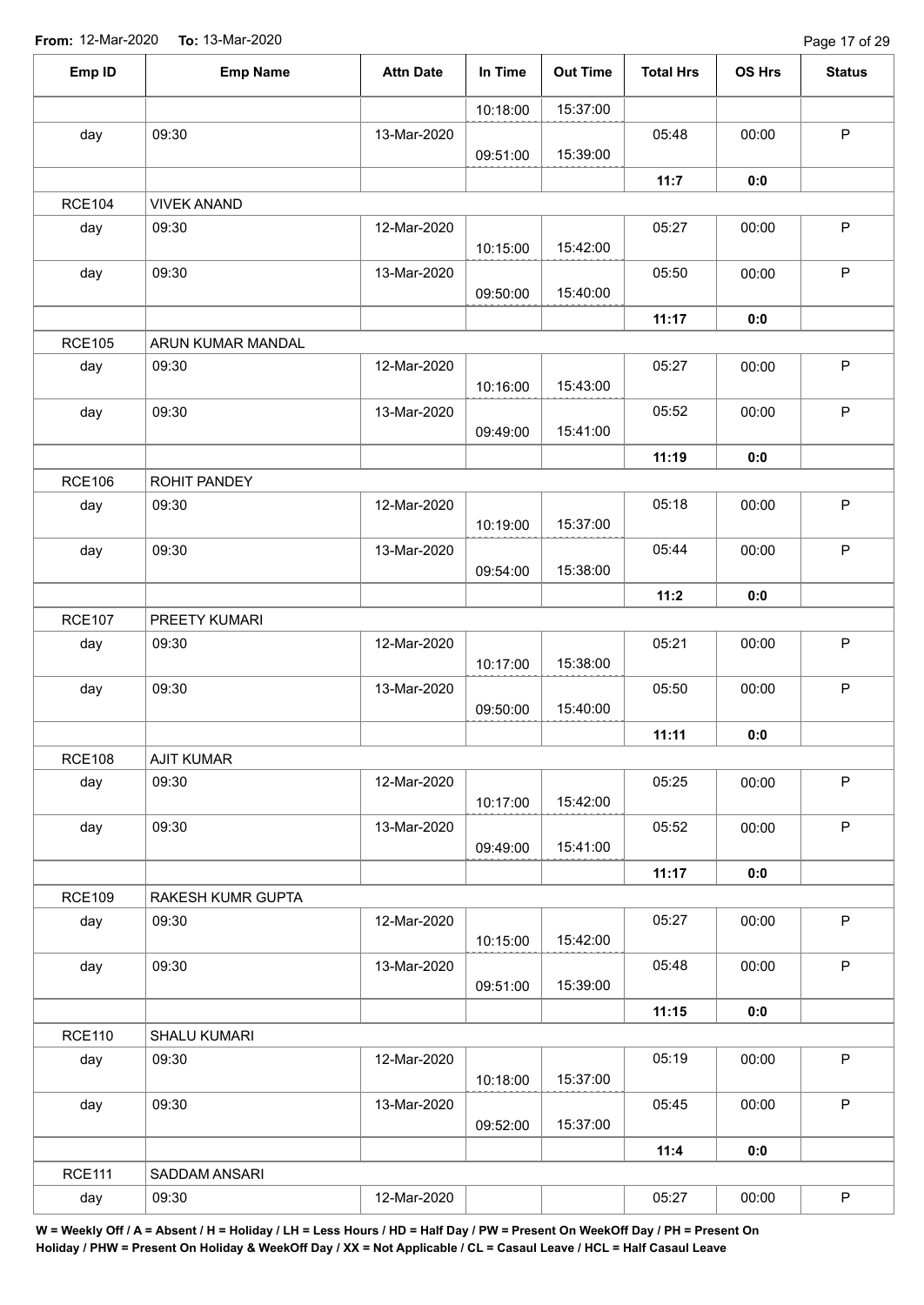| Emp ID        | <b>Emp Name</b>      | <b>Attn Date</b> | In Time  | <b>Out Time</b> | <b>Total Hrs</b> | OS Hrs | <b>Status</b> |
|---------------|----------------------|------------------|----------|-----------------|------------------|--------|---------------|
|               |                      |                  | 10:15:00 | 15:42:00        |                  |        |               |
| day           | 09:30                | 13-Mar-2020      | 09:51:00 | 15:39:00        | 05:48            | 00:00  | $\sf P$       |
|               |                      |                  |          |                 | 11:15            | 0:0    |               |
| <b>RCE112</b> | <b>GOUTAM KUMAR</b>  |                  |          |                 |                  |        |               |
| day           | 09:30                | 12-Mar-2020      | 10:18:00 | 15:39:00        | 05:21            | 00:00  | $\mathsf P$   |
| day           | 09:30                | 13-Mar-2020      | 09:50:00 | 15:39:00        | 05:49            | 00:00  | $\mathsf{P}$  |
|               |                      |                  |          |                 | 11:10            | 0:0    |               |
| <b>RCE113</b> | NAHEED KAUSER        |                  |          |                 |                  |        |               |
| day           | 09:30                | 12-Mar-2020      | 10:19:00 | 15:37:00        | 05:18            | 00:00  | P             |
| day           | 09:30                | 13-Mar-2020      | 09:53:00 | 15:40:00        | 05:47            | 00:00  | $\mathsf P$   |
|               |                      |                  |          |                 | 11:5             | 0:0    |               |
| <b>RCE114</b> | PRADEEP KUMAR        |                  |          |                 |                  |        |               |
| day           | 09:30                | 12-Mar-2020      | 10:17:00 | 15:38:00        | 05:21            | 00:00  | $\mathsf P$   |
| day           | 09:30                | 13-Mar-2020      | 09:54:00 | 15:36:00        | 05:42            | 00:00  | $\mathsf P$   |
|               |                      |                  |          |                 | 11:3             | 0:0    |               |
| <b>RCE115</b> | MD. ADIL             |                  |          |                 |                  |        |               |
| day           | 09:30                | 12-Mar-2020      | 10:18:00 | 15:42:00        | 05:24            | 00:00  | $\sf P$       |
| day           | 09:30                | 13-Mar-2020      | 09:50:00 | 15:39:00        | 05:49            | 00:00  | $\mathsf P$   |
|               |                      |                  |          |                 | 11:13            | 0:0    |               |
| <b>RCE116</b> | <b>CHANDAN KUMAR</b> |                  |          |                 |                  |        |               |
| day           | 09:30                | 12-Mar-2020      | 10:15:00 | 15:39:00        | 05:24            | 00:00  | $\mathsf P$   |
|               |                      | 13-Mar-2020      |          |                 | 00:00            | 00:00  | $\mathsf A$   |
|               |                      |                  |          |                 | 5:24             | 0:0    |               |
| <b>RCE117</b> | AVINASH KUMAR GUPTA  |                  |          |                 |                  |        |               |
| day           | 09:30                | 12-Mar-2020      | 10:17:00 | 15:42:00        | 05:25            | 00:00  | $\mathsf P$   |
| day           | 09:30                | 13-Mar-2020      | 09:50:00 | 15:40:00        | 05:50            | 00:00  | $\mathsf P$   |
|               |                      |                  |          |                 | 11:15            | 0:0    |               |
| <b>RCE118</b> | JYOTI BHAGAT         |                  |          |                 |                  |        |               |
| day           | 09:30                | 12-Mar-2020      | 10:17:00 | 15:38:00        | 05:21            | 00:00  | $\mathsf P$   |
| day           | 09:30                | 13-Mar-2020      | 09:54:00 | 15:36:00        | 05:42            | 00:00  | $\mathsf P$   |
|               |                      |                  |          |                 | 11:3             | 0:0    |               |
| <b>RCE119</b> | SHARFRAZ ANSARI      |                  |          |                 |                  |        |               |
| day           | 09:30                | 12-Mar-2020      |          |                 | 05:22            | 00:00  | $\mathsf P$   |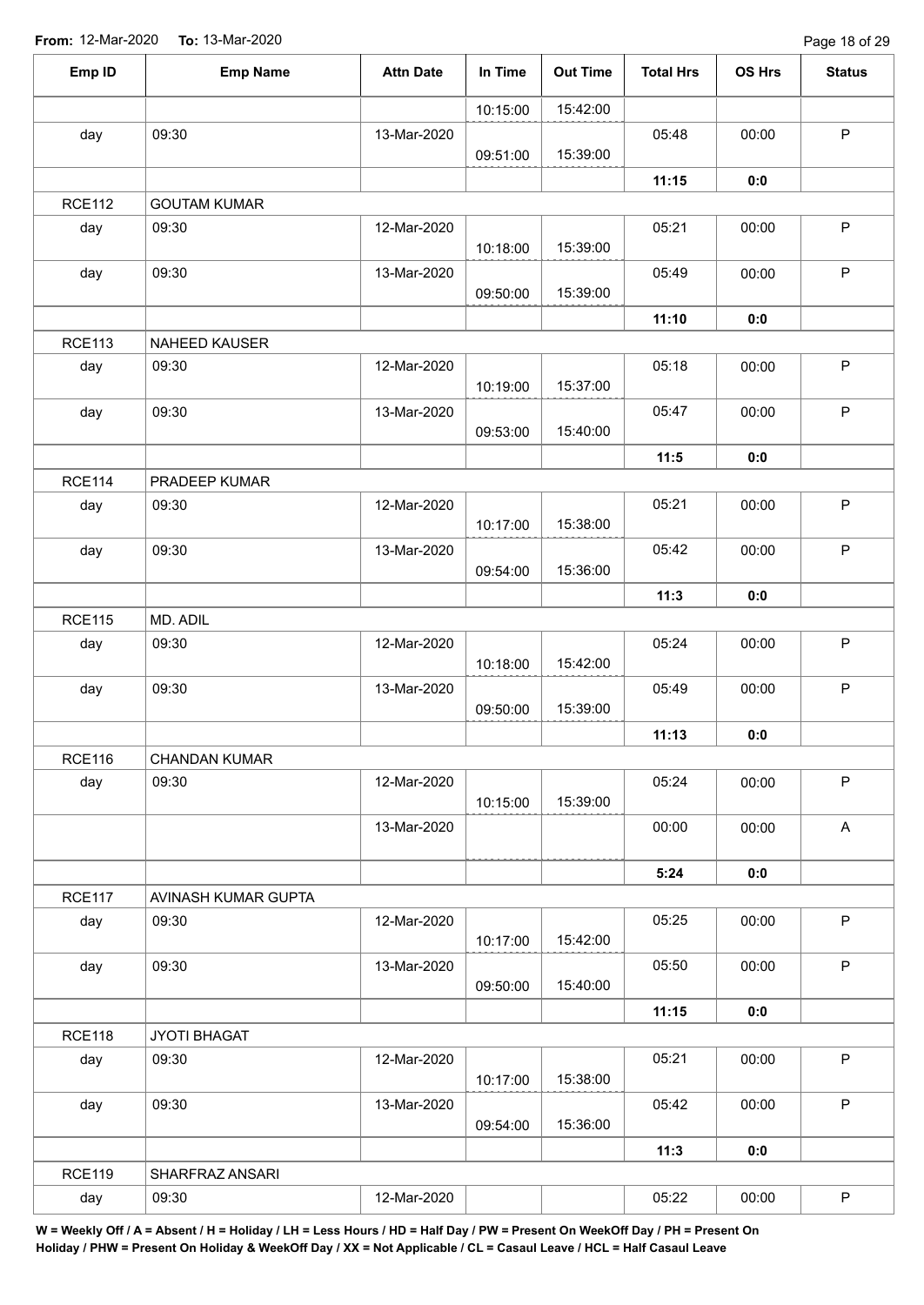| Emp ID        | <b>Emp Name</b>      | <b>Attn Date</b> | In Time  | <b>Out Time</b> | <b>Total Hrs</b> | <b>OS Hrs</b> | <b>Status</b> |
|---------------|----------------------|------------------|----------|-----------------|------------------|---------------|---------------|
|               |                      |                  | 10:17:00 | 15:39:00        |                  |               |               |
| day           | 09:30                | 13-Mar-2020      |          |                 | 05:45            | 00:00         | $\mathsf{P}$  |
|               |                      |                  | 09:55:00 | 15:40:00        |                  |               |               |
|               |                      |                  |          |                 | 11:7             | 0:0           |               |
| <b>RCE120</b> | SUMAIYA AFREEN       |                  |          |                 |                  |               |               |
| day           | 09:30                | 12-Mar-2020      | 10:17:00 | 15:42:00        | 05:25            | 00:00         | $\mathsf P$   |
| day           | 09:30                | 13-Mar-2020      | 09:50:00 | 15:39:00        | 05:49            | 00:00         | $\mathsf P$   |
|               |                      |                  |          |                 | 11:14            | 0:0           |               |
| <b>RCE121</b> | SANDEEP MAHRA        |                  |          |                 |                  |               |               |
| day           | 09:30                | 12-Mar-2020      | 10:18:00 | 15:38:00        | 05:20            | 00:00         | $\mathsf P$   |
| day           | 09:30                | 13-Mar-2020      | 09:52:00 | 15:37:00        | 05:45            | 00:00         | $\mathsf P$   |
|               |                      |                  |          |                 | 11:5             | 0:0           |               |
| <b>RCE122</b> | MD. AMIR AMZAD ANSAR |                  |          |                 |                  |               |               |
| day           | 09:30                | 12-Mar-2020      |          |                 | 05:27            | 00:00         | $\mathsf P$   |
|               |                      |                  | 10:15:00 | 15:42:00        |                  |               |               |
| day           | 09:30                | 13-Mar-2020      |          |                 | 05:42            | 00:00         | $\mathsf{P}$  |
|               |                      |                  | 09:55:00 | 15:37:00        |                  |               |               |
|               |                      |                  |          |                 | 11:9             | 0:0           |               |
| <b>RCE123</b> | <b>VIKRAM VERMA</b>  |                  |          |                 |                  |               |               |
| day           | 09:30                | 12-Mar-2020      | 10:19:00 | 15:37:00        | 05:18            | 00:00         | $\mathsf P$   |
| day           | 09:30                | 13-Mar-2020      |          |                 | 05:45            | 00:00         | $\mathsf P$   |
|               |                      |                  | 09:52:00 | 15:37:00        |                  |               |               |
|               |                      |                  |          |                 | 11:3             | 0:0           |               |
| <b>RCE124</b> | SUBODH KUMAR MANDAL  |                  |          |                 |                  |               |               |
|               |                      | 12-Mar-2020      |          |                 | 00:00            | 00:00         | $\mathsf A$   |
| day           | 09:30                | 13-Mar-2020      |          |                 | 05:52            | 00:00         | $\mathsf{P}$  |
|               |                      |                  | 09:49:00 | 15:41:00        |                  |               |               |
|               |                      |                  |          |                 | 5:52             | 0:0           |               |
| <b>RCE125</b> | <b>TAPAN DAS</b>     |                  |          |                 |                  |               |               |
| day           | 09:30                | 12-Mar-2020      | 10:19:00 | 15:43:00        | 05:24            | 00:00         | $\mathsf{P}$  |
| day           | 09:30                | 13-Mar-2020      |          |                 | 05:54            | 00:00         | $\mathsf P$   |
|               |                      |                  | 09:48:00 | 15:42:00        |                  |               |               |
|               |                      |                  |          |                 | 11:18            | 0:0           |               |
| <b>RCE126</b> | <b>MANISH AZAD</b>   |                  |          |                 |                  |               |               |
| day           | 09:30                | 12-Mar-2020      | 10:17:00 | 15:42:00        | 05:25            | 00:00         | $\mathsf P$   |
| day           | 09:30                | 13-Mar-2020      |          |                 | 05:45            | 00:00         | $\mathsf P$   |
|               |                      |                  | 09:53:00 | 15:38:00        |                  |               |               |
|               |                      |                  |          |                 | 11:10            | 0:0           |               |
| <b>RCE127</b> | SANTOSH PANDIT       |                  |          |                 |                  |               |               |
| day           | 09:30                | 12-Mar-2020      |          |                 | 05:21            | 00:00         | $\mathsf P$   |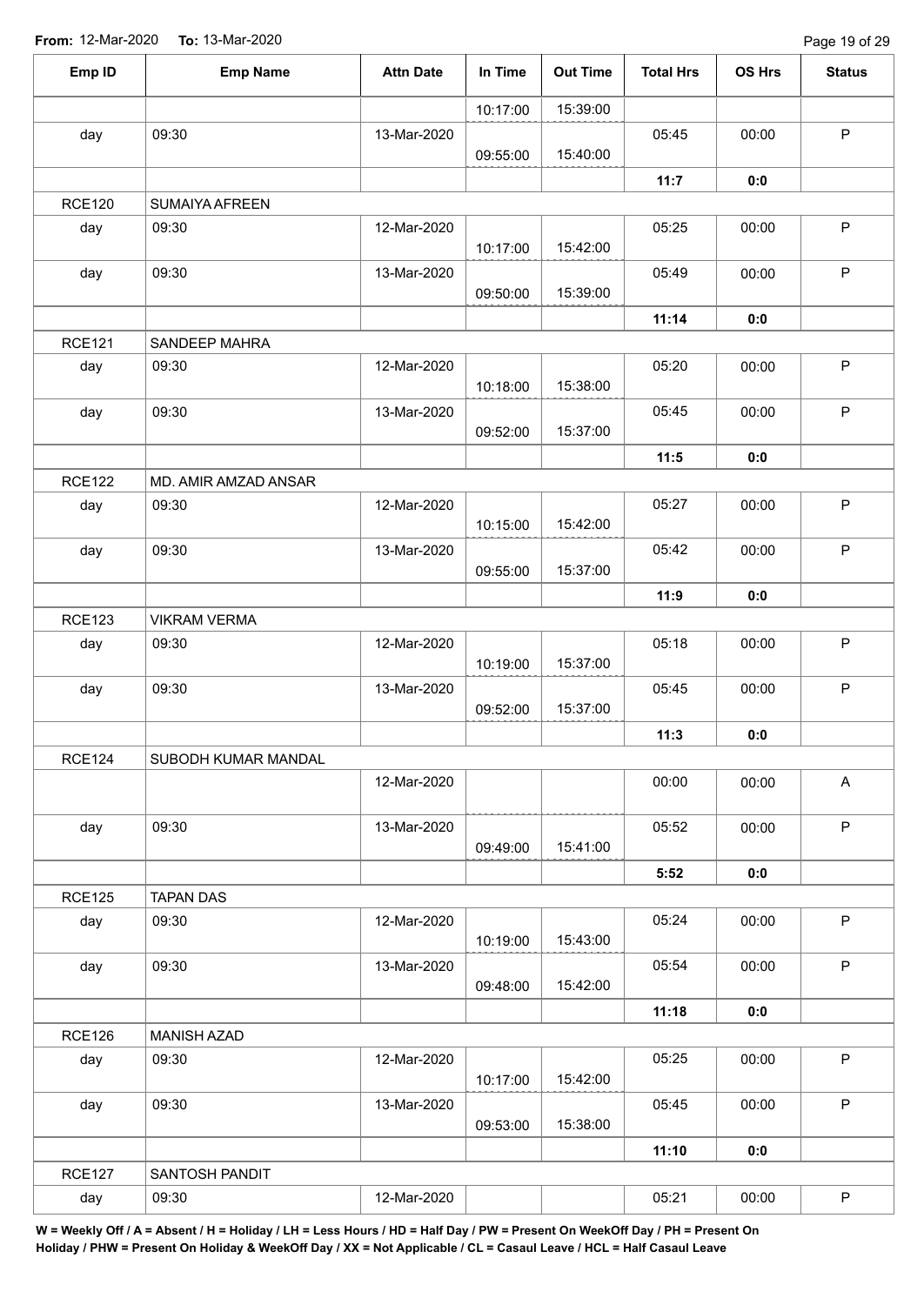| Emp ID        | <b>Emp Name</b>       | <b>Attn Date</b> | In Time  | <b>Out Time</b> | <b>Total Hrs</b> | <b>OS Hrs</b> | <b>Status</b>             |
|---------------|-----------------------|------------------|----------|-----------------|------------------|---------------|---------------------------|
|               |                       |                  | 10:18:00 | 15:39:00        |                  |               |                           |
| day           | 09:30                 | 13-Mar-2020      | 09:52:00 | 15:37:00        | 05:45            | 00:00         | $\mathsf P$               |
|               |                       |                  |          |                 | 11:6             | 0:0           |                           |
| <b>RCE128</b> | MD.FAIZAN ANSARI      |                  |          |                 |                  |               |                           |
|               |                       | 12-Mar-2020      |          |                 | 00:00            | 00:00         | $\boldsymbol{\mathsf{A}}$ |
| day           | 09:30                 | 13-Mar-2020      | 09:51:00 | 15:38:00        | 05:47            | 00:00         | $\mathsf{P}$              |
|               |                       |                  |          |                 | 5:47             | 0:0           |                           |
| <b>RCE129</b> | MD. MUKADDAR ANSARI   |                  |          |                 |                  |               |                           |
| day           | 09:30                 | 12-Mar-2020      | 10:17:00 | 15:36:00        | 05:19            | 00:00         | P                         |
| day           | 09:30                 | 13-Mar-2020      | 09:54:00 | 15:36:00        | 05:42            | 00:00         | $\mathsf P$               |
|               |                       |                  |          |                 | 11:1             | 0:0           |                           |
| <b>RCE130</b> | FIROZ ANSARI          |                  |          |                 |                  |               |                           |
| day           | 09:30                 | 12-Mar-2020      | 10:19:00 | 15:38:00        | 05:19            | 00:00         | $\mathsf P$               |
| day           | 09:30                 | 13-Mar-2020      | 09:52:00 | 15:39:00        | 05:47            | 00:00         | $\mathsf P$               |
|               |                       |                  |          |                 | 11:6             | 0:0           |                           |
| <b>RCE131</b> | RAJA KUMAR BHAGAT     |                  |          |                 |                  |               |                           |
| day           | 09:30                 | 12-Mar-2020      | 10:20:00 | 15:37:00        | 05:17            | 00:00         | $\mathsf P$               |
| day           | 09:30                 | 13-Mar-2020      | 09:51:00 | 15:39:00        | 05:48            | 00:00         | $\mathsf P$               |
|               |                       |                  |          |                 | 11:5             | 0:0           |                           |
| <b>RCE132</b> | AFTAB ALAM            |                  |          |                 |                  |               |                           |
|               |                       | 12-Mar-2020      |          |                 | 00:00            | 00:00         | $\mathsf A$               |
| day           | 09:30                 | 13-Mar-2020      | 09:52:00 | 15:37:00        | 05:45            | 00:00         | $\mathsf{P}$              |
|               |                       |                  |          |                 | 5:45             | 0:0           |                           |
| <b>RCE133</b> | UTTAM KUMAR           |                  |          |                 |                  |               |                           |
| day           | 09:30                 | 12-Mar-2020      | 10:20:00 | 15:36:00        | 05:16            | 00:00         | $\mathsf P$               |
| day           | 09:30                 | 13-Mar-2020      | 09:53:00 | 15:36:00        | 05:43            | 00:00         | $\mathsf P$               |
|               |                       |                  |          |                 | 10:59            | 0:0           |                           |
| <b>RCE134</b> | FARHAT TABASSUM       |                  |          |                 |                  |               |                           |
| day           | 09:30                 | 12-Mar-2020      | 10:16:00 | 15:43:00        | 05:27            | 00:00         | $\mathsf P$               |
| day           | 09:30                 | 13-Mar-2020      |          |                 | 05:52            | 00:00         | P                         |
|               |                       |                  | 09:49:00 | 15:41:00        |                  |               |                           |
|               |                       |                  |          |                 | 11:19            | 0:0           |                           |
| <b>RCE135</b> | ABHISHEK KUMAR TIWARI |                  |          |                 |                  |               |                           |
| day           | 09:30                 | 12-Mar-2020      |          |                 | 05:23            | 00:00         | $\mathsf P$               |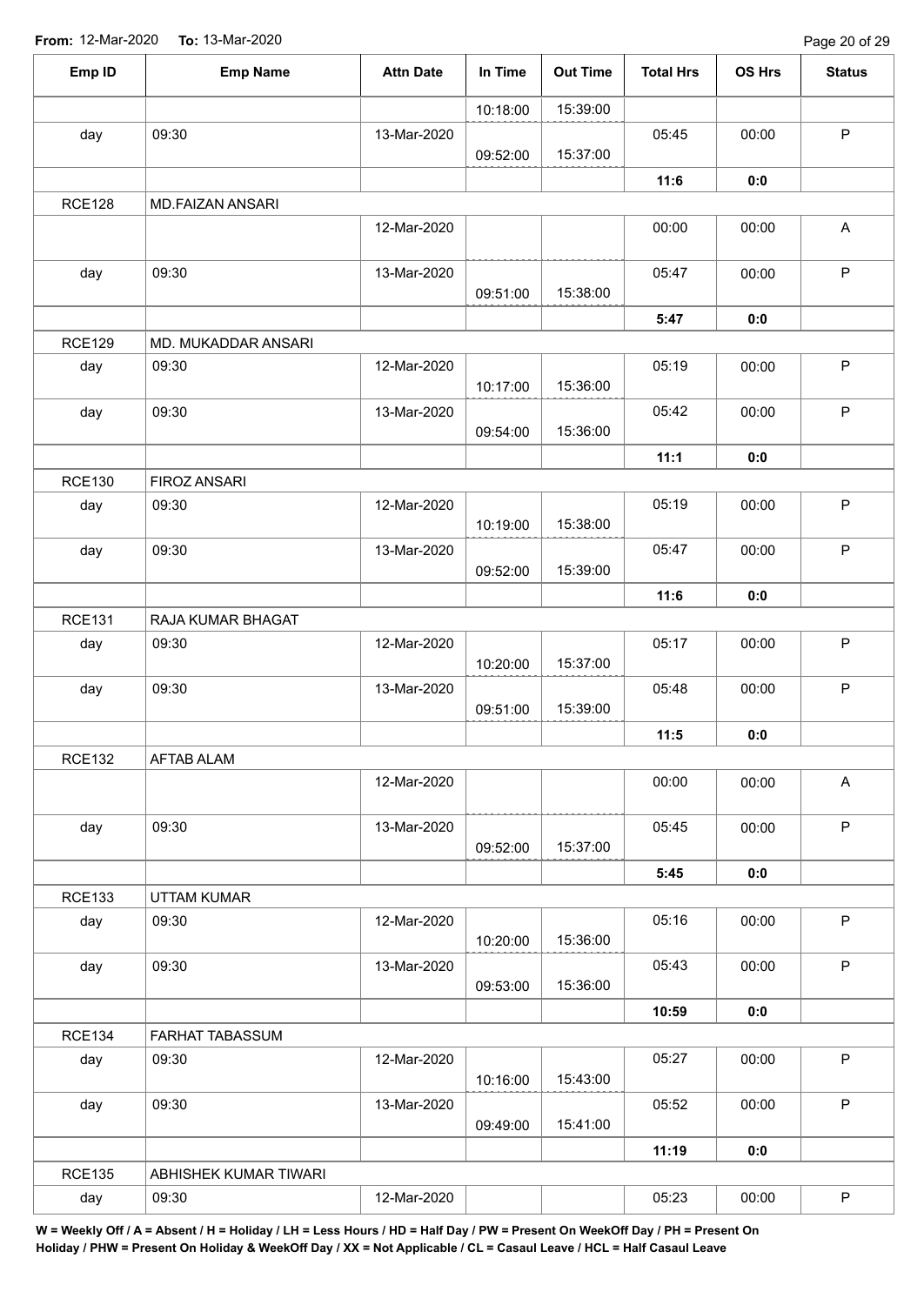| Emp ID        | <b>Emp Name</b>         | <b>Attn Date</b> | In Time  | <b>Out Time</b> | <b>Total Hrs</b> | <b>OS Hrs</b> | <b>Status</b> |
|---------------|-------------------------|------------------|----------|-----------------|------------------|---------------|---------------|
|               |                         |                  | 10:16:00 | 15:39:00        |                  |               |               |
| day           | 09:30                   | 13-Mar-2020      | 09:50:00 | 15:39:00        | 05:49            | 00:00         | $\mathsf P$   |
|               |                         |                  |          |                 | 11:12            | 0:0           |               |
| <b>RCE136</b> | <b>ABHISHEK PANDEY</b>  |                  |          |                 |                  |               |               |
| day           | 09:30                   | 12-Mar-2020      | 10:20:00 | 15:38:00        | 05:18            | 00:00         | $\mathsf P$   |
|               |                         | 13-Mar-2020      |          |                 | 00:00            | 00:00         | A             |
|               |                         |                  |          |                 | 5:18             | 0:0           |               |
| <b>RCE137</b> | <b>GAUTAM KUMAR DAS</b> |                  |          |                 |                  |               |               |
| day           | 09:30                   | 12-Mar-2020      | 10:16:00 | 15:38:00        | 05:22            | 00:00         | P             |
| day           | 09:30                   | 13-Mar-2020      | 09:53:00 | 15:40:00        | 05:47            | 00:00         | $\mathsf P$   |
|               |                         |                  |          |                 | 11:9             | 0:0           |               |
| <b>RCE138</b> | NIRANJAN KUMAR          |                  |          |                 |                  |               |               |
| day           | 09:30                   | 12-Mar-2020      | 10:19:00 | 15:37:00        | 05:18            | 00:00         | $\mathsf P$   |
| day           | 09:30                   | 13-Mar-2020      | 09:51:00 | 15:40:00        | 05:49            | 00:00         | $\mathsf P$   |
|               |                         |                  |          |                 | 11:7             | 0:0           |               |
| <b>RCE139</b> | PINKU KUMAR BHOKTA      |                  |          |                 |                  |               |               |
| day           | 09:30                   | 12-Mar-2020      | 10:17:00 | 15:36:00        | 05:19            | 00:00         | $\mathsf P$   |
| day           | 09:30                   | 13-Mar-2020      | 09:54:00 | 15:38:00        | 05:44            | 00:00         | $\mathsf P$   |
|               |                         |                  |          |                 | 11:3             | 0:0           |               |
| <b>RCE140</b> | MANJULA HEMBROM         |                  |          |                 |                  |               |               |
| day           | 09:30                   | 12-Mar-2020      | 10:16:00 | 15:43:00        | 05:27            | 00:00         | $\mathsf P$   |
| day           | 09:30                   | 13-Mar-2020      | 09:49:00 | 15:41:00        | 05:52            | 00:00         | P             |
|               |                         |                  |          |                 | 11:19            | 0:0           |               |
| <b>RCE141</b> | RAJESH KUMAR SAW        |                  |          |                 |                  |               |               |
|               |                         | 12-Mar-2020      |          |                 | 00:00            | 00:00         | A             |
| day           | 09:30                   | 13-Mar-2020      | 09:49:00 | 15:41:00        | 05:52            | 00:00         | $\mathsf P$   |
|               |                         |                  |          |                 | 5:52             | 0:0           |               |
| <b>RCE142</b> | RAJESH KUMAR YADAV      |                  |          |                 |                  |               |               |
| day           | 09:30                   | 12-Mar-2020      | 10:19:00 | 15:36:00        | 05:17            | 00:00         | $\mathsf P$   |
| day           | 09:30                   | 13-Mar-2020      | 09:54:00 | 15:36:00        | 05:42            | 00:00         | P             |
|               |                         |                  |          |                 | 10:59            | 0:0           |               |
| <b>RCE143</b> | MAHESH KUMAR MANDAL     |                  |          |                 |                  |               |               |
|               |                         | 12-Mar-2020      |          |                 | 00:00            | 00:00         | $\mathsf{A}$  |
|               |                         |                  |          |                 |                  |               |               |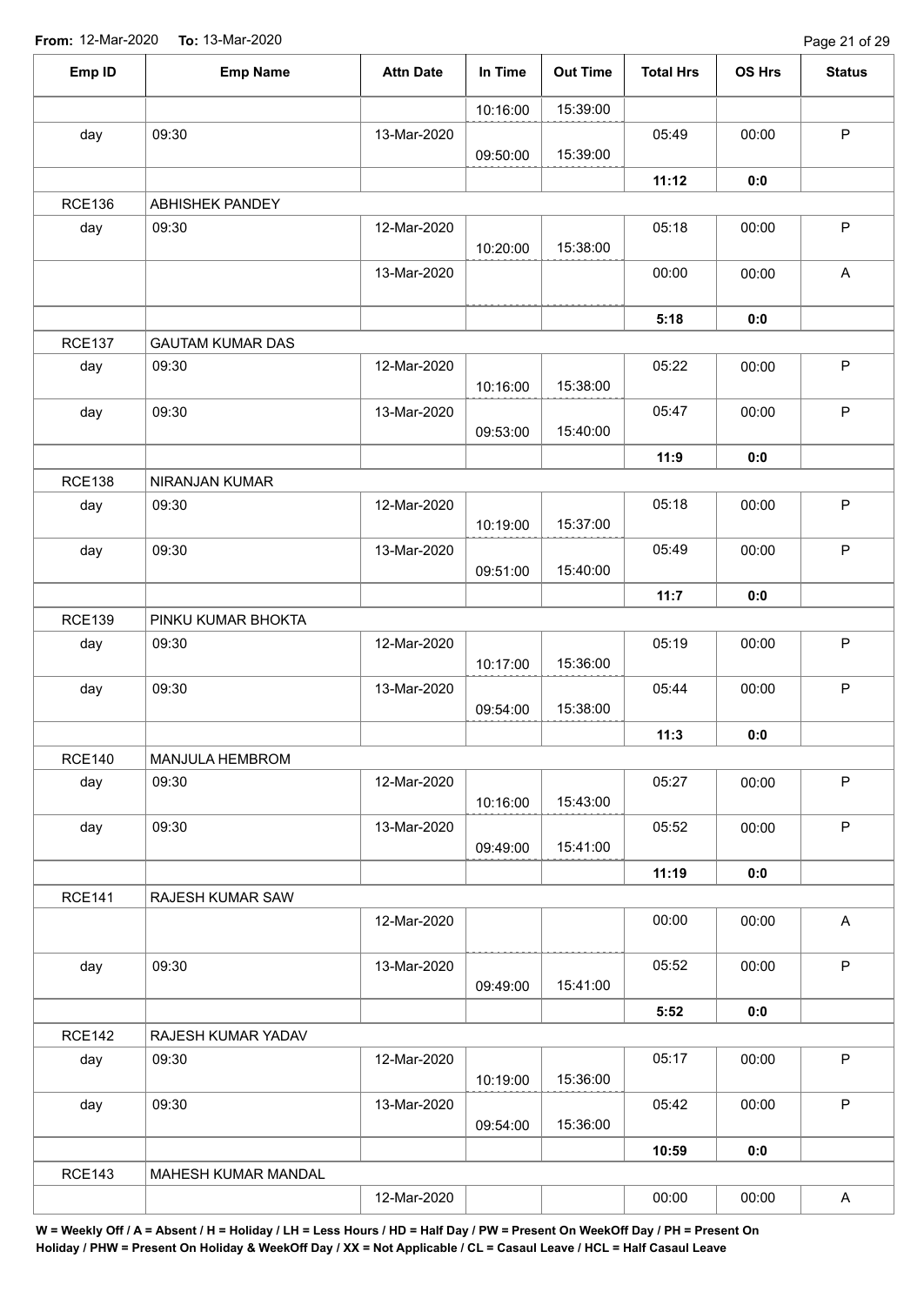Page 22 of 29

| Emp ID        | <b>Emp Name</b>             | <b>Attn Date</b> | In Time  | <b>Out Time</b> | <b>Total Hrs</b> | OS Hrs | <b>Status</b>             |
|---------------|-----------------------------|------------------|----------|-----------------|------------------|--------|---------------------------|
|               |                             |                  |          |                 |                  |        |                           |
| day           | 09:30                       | 13-Mar-2020      | 09:52:00 | 15:37:00        | 05:45            | 00:00  | $\mathsf P$               |
|               |                             |                  |          |                 | 5:45             | 0:0    |                           |
| <b>RCE144</b> | ABDUL KARIM ANSARI          |                  |          |                 |                  |        |                           |
| day           | 09:30                       | 12-Mar-2020      |          |                 | 05:25            | 00:00  | $\mathsf P$               |
|               |                             |                  | 10:18:00 | 15:43:00        |                  |        |                           |
| day           | 09:30                       | 13-Mar-2020      |          |                 | 05:52            | 00:00  | $\mathsf P$               |
|               |                             |                  | 09:49:00 | 15:41:00        |                  |        |                           |
|               |                             |                  |          |                 | 11:17            | 0:0    |                           |
| <b>RCE145</b> | <b>TARESH THAKUR</b>        |                  |          |                 |                  |        |                           |
| day           | 09:30                       | 12-Mar-2020      | 10:18:00 | 15:37:00        | 05:19            | 00:00  | $\sf P$                   |
| day           | 09:30                       | 13-Mar-2020      |          |                 | 05:46            | 00:00  | $\mathsf P$               |
|               |                             |                  | 09:53:00 | 15:39:00        |                  |        |                           |
|               |                             |                  |          |                 | 11:5             | 0:0    |                           |
| <b>RCE146</b> | <b>REKHA KUMARI</b>         |                  |          |                 |                  |        |                           |
| day           | 09:30                       | 12-Mar-2020      | 10:19:00 | 15:37:00        | 05:18            | 00:00  | $\mathsf P$               |
|               |                             | 13-Mar-2020      |          |                 | 00:00            | 00:00  | $\boldsymbol{\mathsf{A}}$ |
|               |                             |                  |          |                 | 5:18             | 0:0    |                           |
| <b>RCE147</b> | NAMITA MURMU                |                  |          |                 |                  |        |                           |
| day           | 09:30                       | 12-Mar-2020      |          |                 | 05:20            | 00:00  | $\sf P$                   |
|               |                             |                  | 10:18:00 | 15:38:00        |                  |        |                           |
| day           | 09:30                       | 13-Mar-2020      |          |                 | 05:50            | 00:00  | $\sf P$                   |
|               |                             |                  | 09:50:00 | 15:40:00        |                  |        |                           |
| <b>RCE148</b> |                             |                  |          |                 | 11:10            | 0:0    |                           |
| day           | PAWAN KUMAR SHARMA<br>09:30 | 12-Mar-2020      |          |                 | 05:27            | 00:00  | $\mathsf P$               |
|               |                             |                  | 10:16:00 | 15:43:00        |                  |        |                           |
| day           | 09:30                       | 13-Mar-2020      |          |                 | 05:52            | 00:00  | $\sf P$                   |
|               |                             |                  | 09:49:00 | 15:41:00        |                  |        |                           |
|               |                             |                  |          |                 | 11:19            | 0:0    |                           |
| <b>RCE149</b> | ANITA HEMBROM               |                  |          |                 |                  |        |                           |
|               |                             | 12-Mar-2020      |          |                 | 00:00            | 00:00  | $\boldsymbol{\mathsf{A}}$ |
| day           | 09:30                       | 13-Mar-2020      |          |                 | 05:46            | 00:00  | $\mathsf P$               |
|               |                             |                  | 09:54:00 | 15:40:00        |                  |        |                           |
|               |                             |                  |          |                 | 5:46             | 0:0    |                           |
| <b>RCE150</b> | ARFA NAAZ                   |                  |          |                 |                  |        |                           |
| day           | 09:30                       | 12-Mar-2020      |          |                 | 05:27            | 00:00  | $\mathsf P$               |
|               |                             |                  | 10:15:00 | 15:42:00        |                  |        |                           |
|               |                             | 13-Mar-2020      |          |                 | 00:00            | 00:00  | $\boldsymbol{\mathsf{A}}$ |
|               |                             |                  |          |                 | 5:27             | 0:0    |                           |
| <b>RCE151</b> | ABDUL MAZID ANSARI          |                  |          |                 |                  |        |                           |
| day           | 09:30                       | 12-Mar-2020      |          |                 | 05:22            | 00:00  | $\sf P$                   |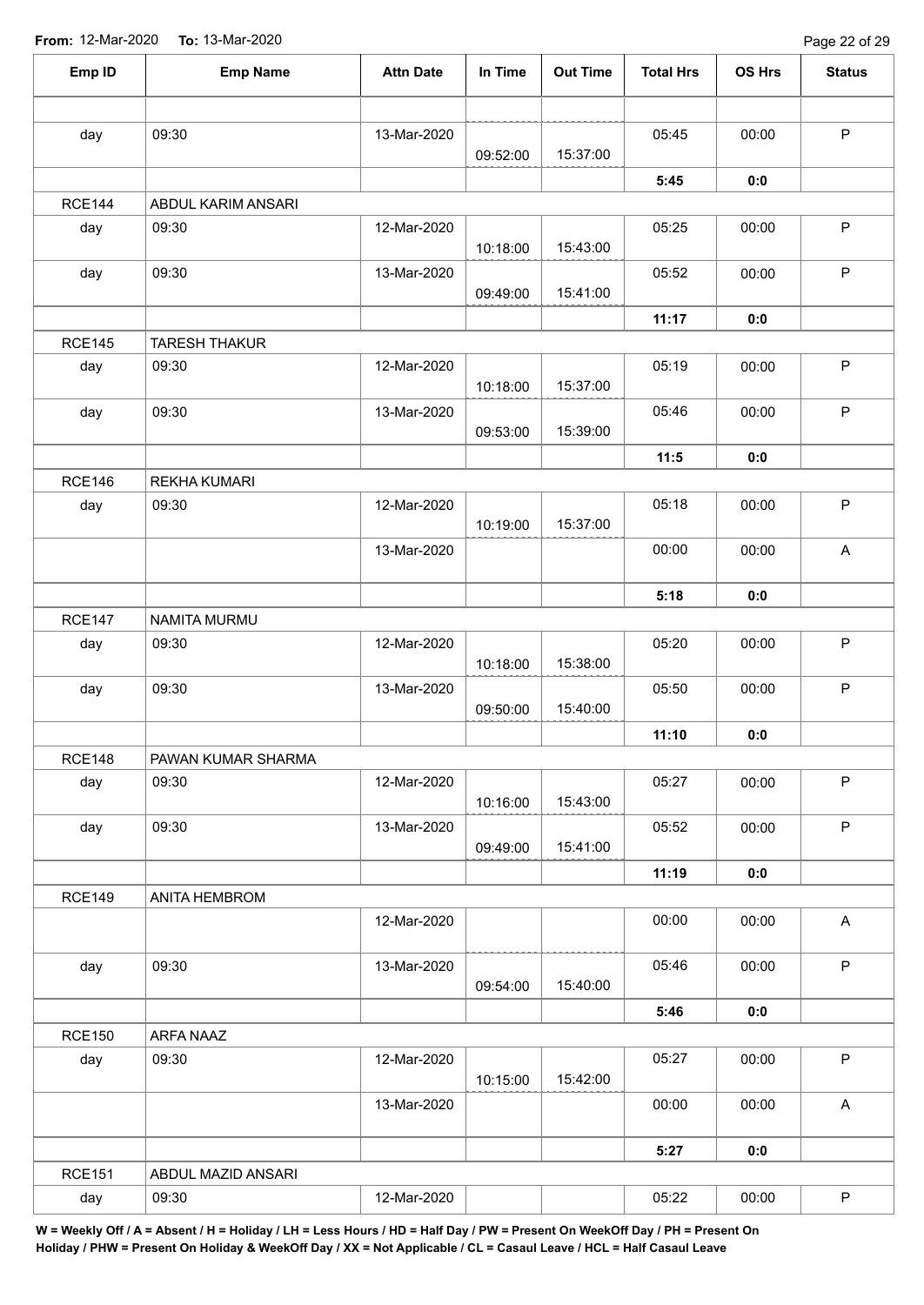| Emp ID        | <b>Emp Name</b>      | <b>Attn Date</b> | In Time  | <b>Out Time</b> | <b>Total Hrs</b> | OS Hrs | <b>Status</b> |
|---------------|----------------------|------------------|----------|-----------------|------------------|--------|---------------|
|               |                      |                  | 10:17:00 | 15:39:00        |                  |        |               |
| day           | 09:30                | 13-Mar-2020      | 09:50:00 | 15:40:00        | 05:50            | 00:00  | $\sf P$       |
|               |                      |                  |          |                 | 11:12            | 0:0    |               |
| <b>RCE152</b> | SANJEEV KISKU        |                  |          |                 |                  |        |               |
| day           | 09:30                | 12-Mar-2020      | 10:18:00 | 15:37:00        | 05:19            | 00:00  | $\sf P$       |
| day           | 09:30                | 13-Mar-2020      | 09:52:00 | 15:37:00        | 05:45            | 00:00  | $\mathsf P$   |
|               |                      |                  |          |                 | 11:4             | 0:0    |               |
| <b>RCE153</b> | SATINDRA TUDU        |                  |          |                 |                  |        |               |
| day           | 09:30                | 12-Mar-2020      | 10:20:00 | 15:36:00        | 05:16            | 00:00  | $\sf P$       |
|               |                      | 13-Mar-2020      |          |                 | 00:00            | 00:00  | $\mathsf A$   |
|               |                      |                  |          |                 | 5:16             | 0:0    |               |
| <b>RCE154</b> | ROSHAN BESRA         |                  |          |                 |                  |        |               |
| day           | 09:30                | 12-Mar-2020      | 10:19:00 | 15:37:00        | 05:18            | 00:00  | $\mathsf P$   |
|               |                      | 13-Mar-2020      |          |                 | 00:00            | 00:00  | $\mathsf{A}$  |
|               |                      |                  |          |                 | 5:18             | 0:0    |               |
| <b>RCE155</b> | SUNIL MURMU          |                  |          |                 |                  |        |               |
| day           | 09:30                | 12-Mar-2020      | 10:19:00 | 15:37:00        | 05:18            | 00:00  | $\mathsf P$   |
| day           | 09:30                | 13-Mar-2020      | 09:51:00 | 15:38:00        | 05:47            | 00:00  | $\sf P$       |
|               |                      |                  |          |                 | 11:5             | 0:0    |               |
| <b>RCE156</b> | SHAILESH SOREN       |                  |          |                 |                  |        |               |
| day           | 09:30                | 12-Mar-2020      | 10:17:00 | 15:39:00        | 05:22            | 00:00  | P             |
| day           | 09:30                | 13-Mar-2020      | 09:53:00 | 15:37:00        | 05:44            | 00:00  | $\mathsf P$   |
|               |                      |                  |          |                 | 11:6             | 0:0    |               |
| <b>RCE157</b> | <b>HARI SOREN</b>    |                  |          |                 |                  |        |               |
| day           | 09:30                | 12-Mar-2020      | 10:17:00 | 15:38:00        | 05:21            | 00:00  | $\mathsf{P}$  |
| day           | 09:30                | 13-Mar-2020      | 09:53:00 | 15:38:00        | 05:45            | 00:00  | $\mathsf{P}$  |
|               |                      |                  |          |                 | 11:6             | 0:0    |               |
| <b>RCE158</b> | <b>KRISHNA SOREN</b> |                  |          |                 |                  |        |               |
| day           | 09:30                | 12-Mar-2020      | 10:20:00 | 15:37:00        | 05:17            | 00:00  | $\mathsf{P}$  |
| day           | 09:30                | 13-Mar-2020      |          |                 | 05:46            | 00:00  | $\mathsf P$   |
|               |                      |                  | 09:51:00 | 15:37:00        |                  |        |               |
|               |                      |                  |          |                 | 11:3             | 0:0    |               |
| <b>RCE159</b> | DHANESH TUDU         |                  |          |                 | 05:27            |        | $\mathsf P$   |
| day           | 09:30                | 12-Mar-2020      |          |                 |                  | 00:00  |               |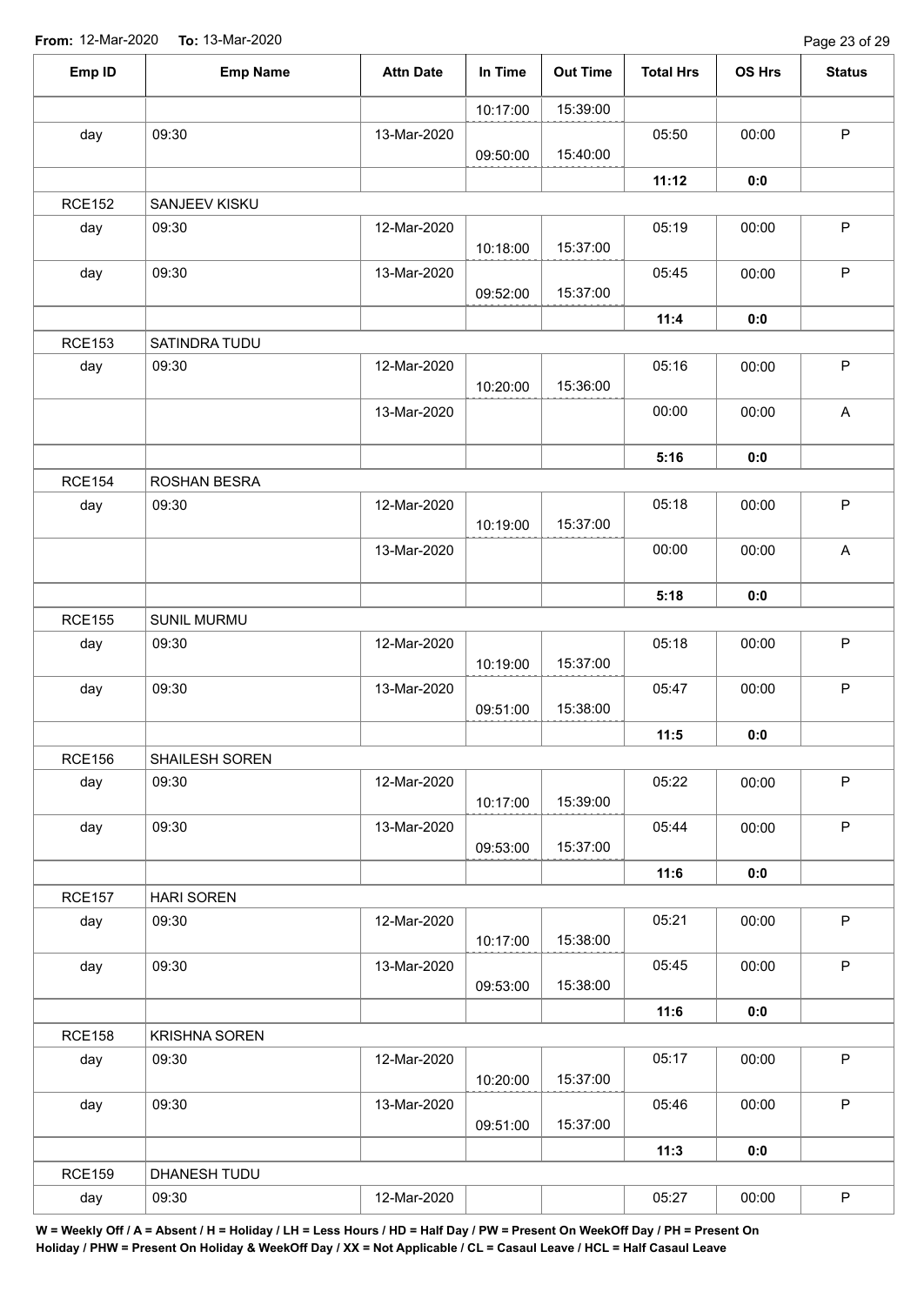| Emp ID        | <b>Emp Name</b>           | <b>Attn Date</b> | In Time  | <b>Out Time</b> | <b>Total Hrs</b> | <b>OS Hrs</b> | <b>Status</b> |
|---------------|---------------------------|------------------|----------|-----------------|------------------|---------------|---------------|
|               |                           |                  | 10:16:00 | 15:43:00        |                  |               |               |
| day           | 09:30                     | 13-Mar-2020      |          |                 | 05:52            | 00:00         | $\mathsf P$   |
|               |                           |                  | 09:49:00 | 15:41:00        |                  |               |               |
|               |                           |                  |          |                 | 11:19            | 0:0           |               |
| <b>RCE160</b> | UTTPAL TUDU               |                  |          |                 |                  |               |               |
| day           | 09:30                     | 12-Mar-2020      | 10:19:00 | 15:37:00        | 05:18            | 00:00         | $\mathsf P$   |
| day           | 09:30                     | 13-Mar-2020      | 09:54:00 | 15:40:00        | 05:46            | 00:00         | $\mathsf P$   |
|               |                           |                  |          |                 | 11:4             | 0:0           |               |
| <b>RCE161</b> | LUKHI HANSDAK             |                  |          |                 |                  |               |               |
| day           | 09:30                     | 12-Mar-2020      | 10:20:00 | 15:37:00        | 05:17            | 00:00         | $\sf P$       |
| day           | 09:30                     | 13-Mar-2020      | 09:51:00 | 15:40:00        | 05:49            | 00:00         | $\mathsf P$   |
|               |                           |                  |          |                 | 11:6             | 0:0           |               |
| <b>RCE162</b> | <b>BISHWANATH MARANDI</b> |                  |          |                 |                  |               |               |
| day           | 09:30                     | 12-Mar-2020      |          |                 | 05:19            | 00:00         | $\mathsf P$   |
|               |                           |                  | 10:17:00 | 15:36:00        |                  |               |               |
|               |                           | 13-Mar-2020      |          |                 | 00:00            | 00:00         | A             |
|               |                           |                  |          |                 | 5:19             | 0:0           |               |
| <b>RCE163</b> | RENUKA HEMBROM            |                  |          |                 |                  |               |               |
|               |                           | 12-Mar-2020      |          |                 | 00:00            | 00:00         | $\mathsf{A}$  |
| day           | 09:30                     | 13-Mar-2020      |          |                 | 05:47            | 00:00         | $\sf P$       |
|               |                           |                  | 09:52:00 | 15:39:00        |                  |               |               |
|               |                           |                  |          |                 | 5:47             | 0:0           |               |
| <b>RCE164</b> | <b>LALITA HEMBROM</b>     |                  |          |                 |                  |               |               |
| day           | 09:30                     | 12-Mar-2020      | 10:17:00 | 15:39:00        | 05:22            | 00:00         | $\mathsf P$   |
| day           | 09:30                     | 13-Mar-2020      |          |                 | 05:45            | 00:00         | $\mathsf P$   |
|               |                           |                  | 09:52:00 | 15:37:00        |                  |               |               |
|               |                           |                  |          |                 | 11:7             | 0:0           |               |
| <b>RCE165</b> | NUZHAT ZABEEN             |                  |          |                 |                  |               |               |
|               |                           | 12-Mar-2020      |          |                 | 00:00            | 00:00         | A             |
| day           | 09:30                     | 13-Mar-2020      |          |                 | 05:48            | 00:00         | $\mathsf{P}$  |
|               |                           |                  | 09:51:00 | 15:39:00        |                  |               |               |
|               |                           |                  |          |                 | 5:48             | 0:0           |               |
| <b>RCE166</b> | MD. KASIM ANSARI          |                  |          |                 |                  |               |               |
| day           | 09:30                     | 12-Mar-2020      | 10:18:00 | 15:37:00        | 05:19            | 00:00         | $\mathsf{P}$  |
| day           | 09:30                     | 13-Mar-2020      |          |                 | 05:44            | 00:00         | $\mathsf P$   |
|               |                           |                  | 09:53:00 | 15:37:00        |                  |               |               |
|               |                           |                  |          |                 | 11:3             | 0:0           |               |
| <b>RCE167</b> | PARWATI SOREN             |                  |          |                 |                  |               |               |
| day           | 09:30                     | 12-Mar-2020      |          |                 | 05:22            | 00:00         | $\sf P$       |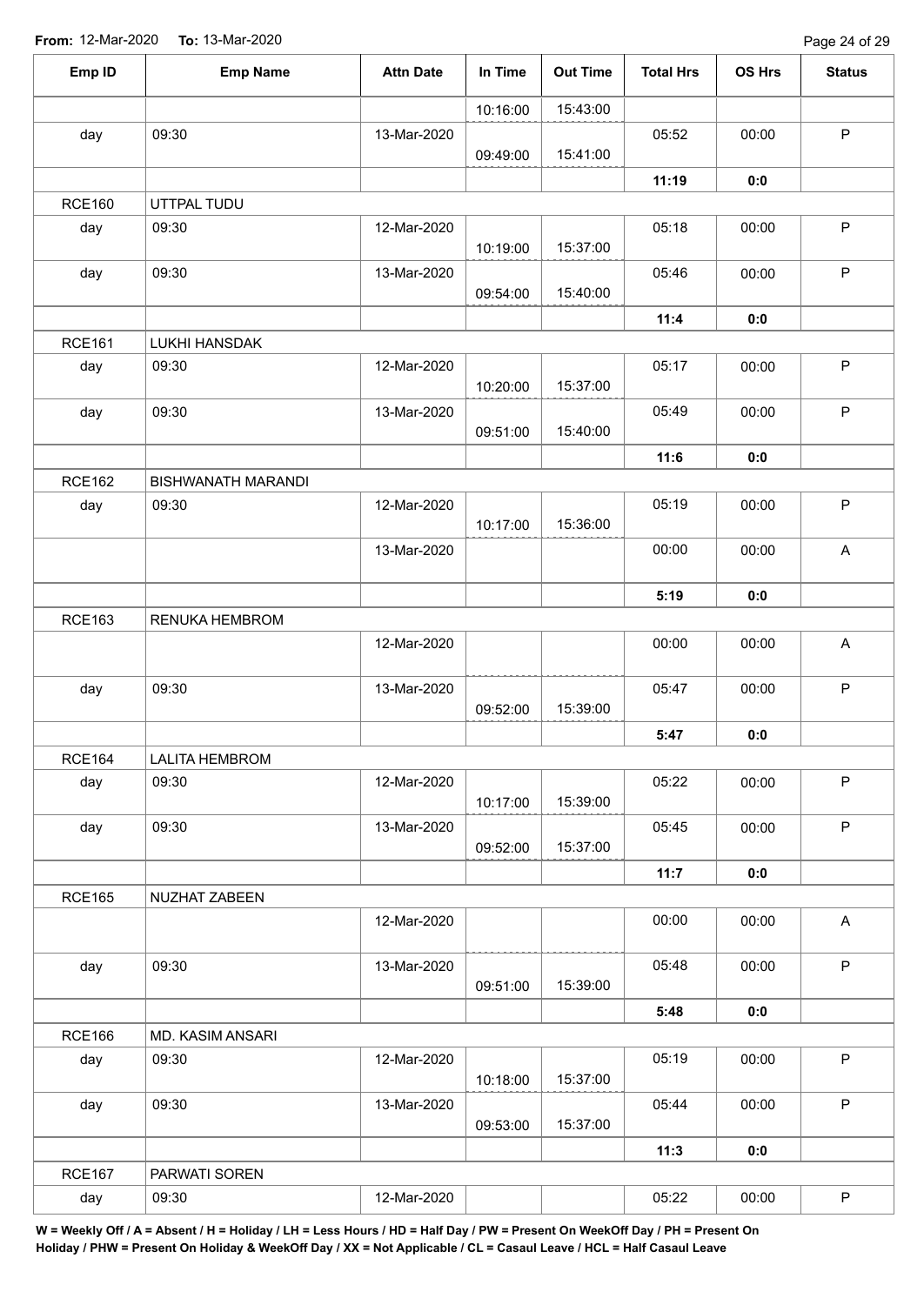Page 25 of 29

| Emp ID               | <b>Emp Name</b>         | <b>Attn Date</b> | In Time  | <b>Out Time</b> | <b>Total Hrs</b> | OS Hrs | <b>Status</b> |
|----------------------|-------------------------|------------------|----------|-----------------|------------------|--------|---------------|
|                      |                         |                  | 10:17:00 | 15:39:00        |                  |        |               |
| day                  | 09:30                   | 13-Mar-2020      |          |                 | 05:50            | 00:00  | $\mathsf P$   |
|                      |                         |                  | 09:50:00 | 15:40:00        |                  |        |               |
|                      |                         |                  |          |                 | 11:12            | 0:0    |               |
| <b>RCE168</b>        | SHARMILA TUDU           |                  |          |                 |                  |        |               |
|                      |                         | 12-Mar-2020      |          |                 | 00:00            | 00:00  | A             |
| day                  | 09:30                   | 13-Mar-2020      | 09:52:00 | 15:37:00        | 05:45            | 00:00  | $\mathsf P$   |
|                      |                         |                  |          |                 | 5:45             | 0:0    |               |
| <b>RCE169</b>        | MAHFUJ ALAM             |                  |          |                 |                  |        |               |
| day                  | 09:30                   | 12-Mar-2020      | 10:16:00 | 15:43:00        | 05:27            | 00:00  | $\mathsf P$   |
| day                  | 09:30                   | 13-Mar-2020      | 09:49:00 | 15:41:00        | 05:52            | 00:00  | $\mathsf P$   |
|                      |                         |                  |          |                 | 11:19            | 0:0    |               |
| <b>RCE170</b>        | <b>ASHOK RAJWAR</b>     |                  |          |                 |                  |        |               |
| day                  | 09:30                   | 12-Mar-2020      | 10:18:00 | 15:38:00        | 05:20            | 00:00  | $\mathsf P$   |
|                      |                         | 13-Mar-2020      |          |                 | 00:00            | 00:00  | $\mathsf A$   |
|                      |                         |                  |          |                 | 5:20             | 0:0    |               |
| <b>RCE171</b>        | PREMLATA TDU            |                  |          |                 |                  |        |               |
| day                  | 09:30                   | 12-Mar-2020      | 10:18:00 | 15:43:00        | 05:25            | 00:00  | $\mathsf P$   |
| day                  | 09:30                   | 13-Mar-2020      |          |                 | 05:54            | 00:00  | $\sf P$       |
|                      |                         |                  | 09:48:00 | 15:42:00        |                  |        |               |
|                      |                         |                  |          |                 | 11:19            | 0:0    |               |
| <b>RCE172</b><br>day | MERUSENT TUDU<br>09:30  | 12-Mar-2020      |          |                 | 05:23            | 00:00  | $\mathsf P$   |
|                      |                         |                  | 10:16:00 | 15:39:00        |                  |        |               |
| day                  | 09:30                   | 13-Mar-2020      |          |                 | 05:44            | 00:00  | $\mathsf P$   |
|                      |                         |                  | 09:54:00 | 15:38:00        |                  |        |               |
|                      |                         |                  |          |                 | 11:7             | 0:0    |               |
| <b>RCE173</b>        | <b>BIKASH KUMAR SAH</b> |                  |          |                 |                  |        |               |
| day                  | 09:30                   | 12-Mar-2020      | 10:18:00 | 15:37:00        | 05:19            | 00:00  | $\sf P$       |
| day                  | 09:30                   | 13-Mar-2020      |          |                 | 05:47            | 00:00  | $\mathsf{P}$  |
|                      |                         |                  | 09:51:00 | 15:38:00        |                  |        |               |
|                      |                         |                  |          |                 | 11:6             | 0:0    |               |
| <b>RCE174</b>        | RITA KUMARI             |                  |          |                 |                  |        |               |
| day                  | 09:30                   | 12-Mar-2020      | 10:17:00 | 15:39:00        | 05:22            | 00:00  | $\mathsf P$   |
|                      |                         | 13-Mar-2020      |          |                 | 00:00            | 00:00  | $\mathsf A$   |
|                      |                         |                  |          |                 | 5:22             | 0:0    |               |
| <b>RCE175</b>        | RAGINI KUMARI           |                  |          |                 |                  |        |               |
|                      |                         | 12-Mar-2020      |          |                 | 00:00            | 00:00  | A             |
|                      |                         |                  |          |                 |                  |        |               |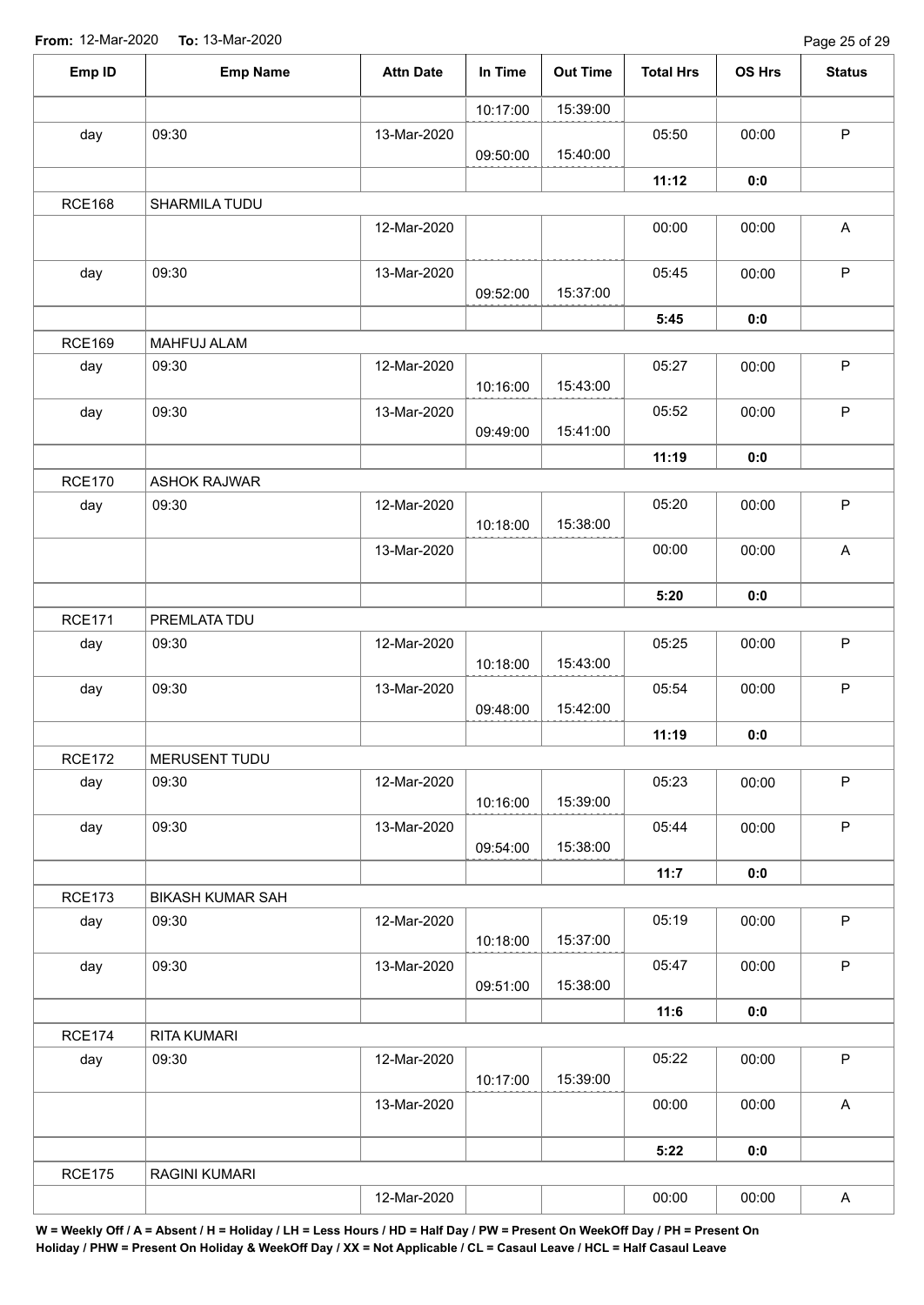Page 26 of 29

| Emp ID        | <b>Emp Name</b>       | <b>Attn Date</b> | In Time  | <b>Out Time</b> | <b>Total Hrs</b> | OS Hrs | <b>Status</b> |
|---------------|-----------------------|------------------|----------|-----------------|------------------|--------|---------------|
|               |                       |                  |          |                 |                  |        |               |
| day           | 09:30                 | 13-Mar-2020      | 09:54:00 | 15:36:00        | 05:42            | 00:00  | $\mathsf P$   |
|               |                       |                  |          |                 | 5:42             | 0:0    |               |
| <b>RCE177</b> | MD. MUSHTAQUE AHMAD   |                  |          |                 |                  |        |               |
| day           | 09:30                 | 12-Mar-2020      |          |                 | 05:27            | 00:00  | $\mathsf P$   |
|               |                       |                  | 10:15:00 | 15:42:00        |                  |        |               |
| day           | 09:30                 | 13-Mar-2020      | 09:55:00 | 15:36:00        | 05:41            | 00:00  | $\mathsf P$   |
|               |                       |                  |          |                 | 11:8             | 0:0    |               |
| <b>RCE178</b> | <b>ANITA KUMARI</b>   |                  |          |                 |                  |        |               |
| day           | 09:30                 | 12-Mar-2020      | 10:16:00 | 15:43:00        | 05:27            | 00:00  | $\sf P$       |
| day           | 09:30                 | 13-Mar-2020      | 09:49:00 | 15:41:00        | 05:52            | 00:00  | $\mathsf P$   |
|               |                       |                  |          |                 | 11:19            | 0:0    |               |
| <b>RCE179</b> | AMNA KHATOON          |                  |          |                 |                  |        |               |
| day           | 09:30                 | 12-Mar-2020      | 10:19:00 | 15:43:00        | 05:24            | 00:00  | $\mathsf P$   |
| day           | 09:30                 | 13-Mar-2020      | 09:51:00 | 15:39:00        | 05:48            | 00:00  | $\mathsf P$   |
|               |                       |                  |          |                 | 11:12            | 0:0    |               |
| <b>RCE180</b> | PARMILA SOREN         |                  |          |                 |                  |        |               |
| day           | 09:30                 | 12-Mar-2020      | 10:16:00 | 15:43:00        | 05:27            | 00:00  | $\sf P$       |
| day           | 09:30                 | 13-Mar-2020      | 09:49:00 | 15:41:00        | 05:52            | 00:00  | $\mathsf P$   |
|               |                       |                  |          |                 | 11:19            | 0:0    |               |
| <b>RCE181</b> | <b>TUMPA KUMARI</b>   |                  |          |                 |                  |        |               |
| day           | 09:30                 | 12-Mar-2020      | 10:19:00 | 15:37:00        | 05:18            | 00:00  | $\sf P$       |
| day           | 09:30                 | 13-Mar-2020      | 09:53:00 | 15:38:00        | 05:45            | 00:00  | $\mathsf P$   |
|               |                       |                  |          |                 | 11:3             | 0:0    |               |
| <b>RCE182</b> | SIKANDAR TUDU         |                  |          |                 |                  |        |               |
| day           | 09:30                 | 12-Mar-2020      | 10:20:00 | 15:37:00        | 05:17            | 00:00  | $\mathsf P$   |
| day           | 09:30                 | 13-Mar-2020      | 09:54:00 | 15:38:00        | 05:44            | 00:00  | $\mathsf P$   |
|               |                       |                  |          |                 | 11:1             | 0:0    |               |
| <b>RCE183</b> | SHUBHRASANTOSHI MURMU |                  |          |                 |                  |        |               |
| day           | 09:30                 | 12-Mar-2020      | 10:16:00 | 15:43:00        | 05:27            | 00:00  | $\mathsf P$   |
| day           | 09:30                 | 13-Mar-2020      |          |                 | 05:52            | 00:00  | $\mathsf P$   |
|               |                       |                  | 09:49:00 | 15:41:00        |                  |        |               |
|               |                       |                  |          |                 | 11:19            | 0:0    |               |
| <b>RCE184</b> | AMITABH MURMU         |                  |          |                 |                  |        |               |
| day           | 09:30                 | 12-Mar-2020      |          |                 | 05:24            | 00:00  | $\sf P$       |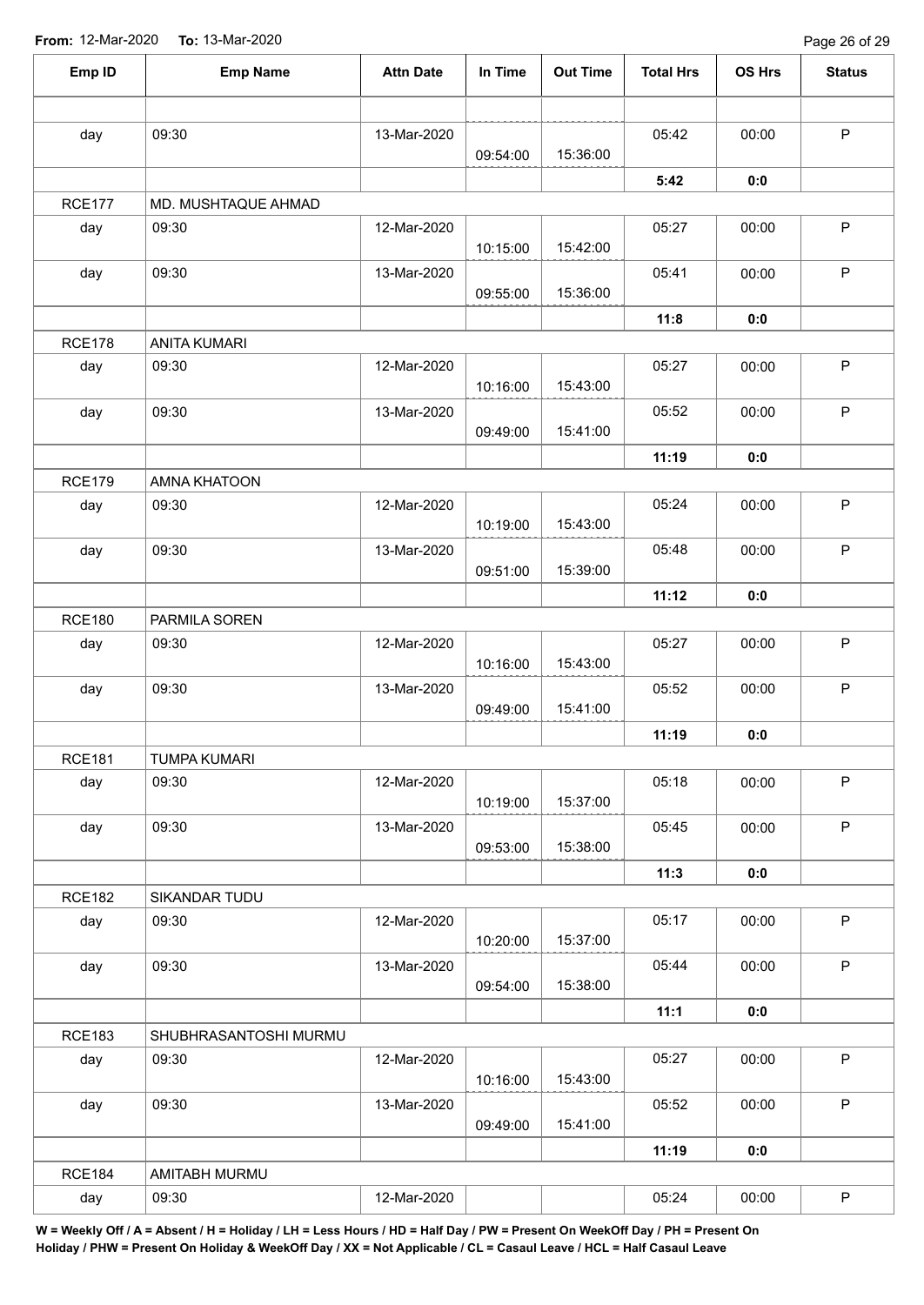Page 27 of 29

| Emp ID        | <b>Emp Name</b>       | <b>Attn Date</b> | In Time  | <b>Out Time</b> | <b>Total Hrs</b> | OS Hrs | <b>Status</b>             |
|---------------|-----------------------|------------------|----------|-----------------|------------------|--------|---------------------------|
|               |                       |                  | 10:15:00 | 15:39:00        |                  |        |                           |
| day           | 09:30                 | 13-Mar-2020      |          |                 | 05:50            | 00:00  | $\mathsf P$               |
|               |                       |                  | 09:50:00 | 15:40:00        |                  |        |                           |
|               |                       |                  |          |                 | 11:14            | 0:0    |                           |
| <b>RCE185</b> | BIRENDRA NATH MARANDI |                  |          |                 |                  |        |                           |
| day           | 09:30                 | 12-Mar-2020      | 10:18:00 | 15:39:00        | 05:21            | 00:00  | $\sf P$                   |
| day           | 09:30                 | 13-Mar-2020      | 09:50:00 | 15:41:00        | 05:51            | 00:00  | $\mathsf P$               |
|               |                       |                  |          |                 | 11:12            | 0:0    |                           |
| <b>RCE186</b> | SUBODH MURMU          |                  |          |                 |                  |        |                           |
| day           | 09:30                 | 12-Mar-2020      | 10:15:00 | 15:39:00        | 05:24            | 00:00  | $\mathsf P$               |
| day           | 09:30                 | 13-Mar-2020      | 09:50:00 | 15:40:00        | 05:50            | 00:00  | $\mathsf P$               |
|               |                       |                  |          |                 | 11:14            | 0:0    |                           |
| <b>RCE187</b> | VIJAY KUMAR RAUT      |                  |          |                 |                  |        |                           |
| day           | 09:30                 | 12-Mar-2020      | 10:15:00 | 15:39:00        | 05:24            | 00:00  | $\mathsf P$               |
| day           | 09:30                 | 13-Mar-2020      |          |                 | 05:43            | 00:00  | $\mathsf P$               |
|               |                       |                  | 09:53:00 | 15:36:00        |                  |        |                           |
|               |                       |                  |          |                 | 11:7             | 0:0    |                           |
| <b>RCE189</b> | SAJDA KHATUN          |                  |          |                 |                  |        |                           |
| day           | 09:30                 | 12-Mar-2020      | 10:19:00 | 15:39:00        | 05:20            | 00:00  | $\mathsf P$               |
| day           | 09:30                 | 13-Mar-2020      | 09:54:00 | 15:38:00        | 05:44            | 00:00  | $\mathsf P$               |
|               |                       |                  |          |                 | 11:4             | 0:0    |                           |
| <b>RCE190</b> | MD. SALUDDIN ANSARI   |                  |          |                 |                  |        |                           |
|               |                       | 12-Mar-2020      |          |                 | 00:00            | 00:00  | $\boldsymbol{\mathsf{A}}$ |
| day           | 09:30                 | 13-Mar-2020      | 09:53:00 | 15:38:00        | 05:45            | 00:00  | $\mathsf P$               |
|               |                       |                  |          |                 | 5:45             | 0:0    |                           |
| <b>RCE191</b> | <b>INJMAMUL RAHIM</b> |                  |          |                 |                  |        |                           |
|               |                       | 12-Mar-2020      |          |                 | 00:00            | 00:00  | $\mathsf{A}$              |
| day           | 09:30                 | 13-Mar-2020      | 09:52:00 | 15:39:00        | 05:47            | 00:00  | $\mathsf P$               |
|               |                       |                  |          |                 | 5:47             | 0:0    |                           |
| <b>RCE192</b> | SONAMUNI TUDU         |                  |          |                 |                  |        |                           |
| day           | 09:30                 | 12-Mar-2020      |          |                 | 05:20            | 00:00  | $\sf P$                   |
|               |                       |                  | 10:19:00 | 15:39:00        |                  |        |                           |
| day           | 09:30                 | 13-Mar-2020      |          |                 | 05:46            | 00:00  | $\sf P$                   |
|               |                       |                  | 09:54:00 | 15:40:00        |                  |        |                           |
|               |                       |                  |          |                 | 11:6             | 0:0    |                           |
| <b>RCE193</b> | RAMCHANDRA HANSDA     |                  |          |                 |                  |        |                           |
| day           | 09:30                 | 12-Mar-2020      |          |                 | 05:17            | 00:00  | $\mathsf P$               |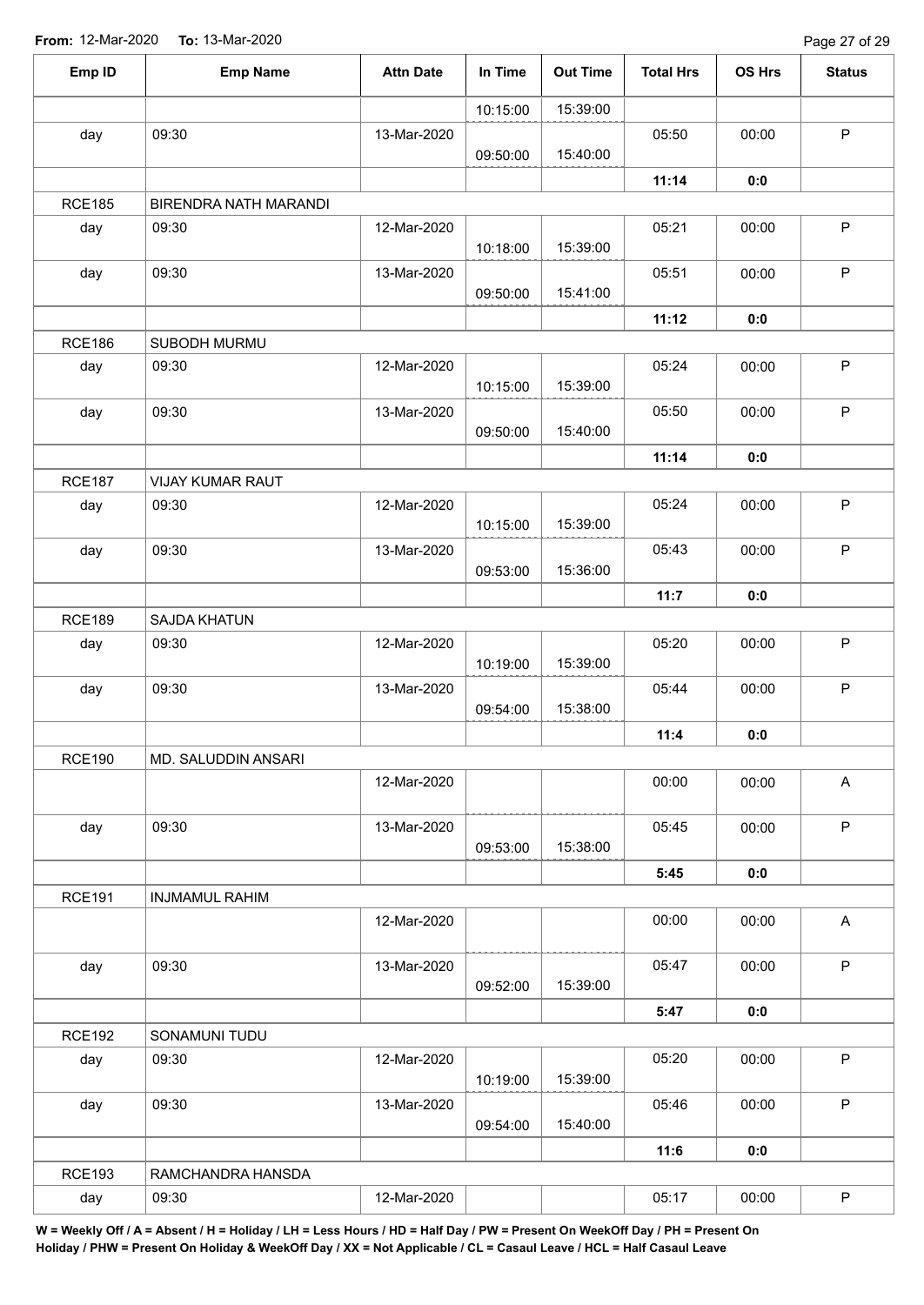| Emp ID        | <b>Emp Name</b>        | <b>Attn Date</b> | In Time  | <b>Out Time</b> | <b>Total Hrs</b> | <b>OS Hrs</b> | <b>Status</b> |
|---------------|------------------------|------------------|----------|-----------------|------------------|---------------|---------------|
|               |                        |                  | 10:19:00 | 15:36:00        |                  |               |               |
| day           | 09:30                  | 13-Mar-2020      | 09:54:00 | 15:38:00        | 05:44            | 00:00         | $\mathsf P$   |
|               |                        |                  |          |                 | 11:1             | 0:0           |               |
| <b>RCE194</b> | MUSARRAF HUSSAIN       |                  |          |                 |                  |               |               |
| day           | 09:30                  | 12-Mar-2020      | 10:17:00 | 15:39:00        | 05:22            | 00:00         | $\mathsf P$   |
| day           | 09:30                  | 13-Mar-2020      | 09:52:00 | 15:37:00        | 05:45            | 00:00         | $\mathsf{P}$  |
|               |                        |                  |          |                 | 11:7             | 0:0           |               |
| <b>RCE195</b> | SANTOSH HEMBROM        |                  |          |                 |                  |               |               |
| day           | 09:30                  | 12-Mar-2020      | 10:18:00 | 15:37:00        | 05:19            | 00:00         | P             |
| day           | 09:30                  | 13-Mar-2020      | 09:51:00 | 15:38:00        | 05:47            | 00:00         | $\mathsf P$   |
|               |                        |                  |          |                 | 11:6             | 0:0           |               |
| <b>RCE196</b> | NILESH KUMAR           |                  |          |                 |                  |               |               |
| day           | 09:30                  | 12-Mar-2020      | 10:18:00 | 15:43:00        | 05:25            | 00:00         | $\sf P$       |
| day           | 09:30                  | 13-Mar-2020      | 09:48:00 | 15:42:00        | 05:54            | 00:00         | $\mathsf P$   |
|               |                        |                  |          |                 | 11:19            | 0:0           |               |
| <b>RCE197</b> | ANISHA RANI            |                  |          |                 |                  |               |               |
| day           | 09:30                  | 12-Mar-2020      | 10:17:00 | 15:36:00        | 05:19            | 00:00         | $\mathsf P$   |
| day           | 09:30                  | 13-Mar-2020      | 09:54:00 | 15:36:00        | 05:42            | 00:00         | $\mathsf P$   |
|               |                        |                  |          |                 | 11:1             | 0:0           |               |
| <b>RCE198</b> | <b>TAMANNA KHATOON</b> |                  |          |                 |                  |               |               |
| day           | 09:30                  | 12-Mar-2020      | 10:18:00 | 15:37:00        | 05:19            | 00:00         | $\mathsf P$   |
| day           | 09:30                  | 13-Mar-2020      | 09:52:00 | 15:37:00        | 05:45            | 00:00         | P             |
|               |                        |                  |          |                 | 11:4             | 0:0           |               |
| <b>RCE199</b> | MD. BABER ALI          |                  |          |                 |                  |               |               |
| day           | 09:30                  | 12-Mar-2020      | 10:15:00 | 15:42:00        | 05:27            | 00:00         | P             |
| day           | 09:30                  | 13-Mar-2020      | 09:51:00 | 15:38:00        | 05:47            | 00:00         | $\mathsf P$   |
|               |                        |                  |          |                 | 11:14            | 0:0           |               |
| <b>RCE200</b> | ABDUL HAMID            |                  |          |                 |                  |               |               |
| day           | 09:30                  | 12-Mar-2020      | 10:16:00 | 15:43:00        | 05:27            | 00:00         | $\mathsf P$   |
| day           | 09:30                  | 13-Mar-2020      |          |                 | 05:52            | 00:00         | $\mathsf{P}$  |
|               |                        |                  | 09:49:00 | 15:41:00        |                  |               |               |
|               |                        |                  |          |                 | 11:19            | 0:0           |               |
| <b>RCE176</b> | <b>VIDDYA BHARTI</b>   |                  |          |                 |                  |               |               |
| day           | 09:30                  | 12-Mar-2020      |          |                 | 05:17            | 00:00         | $\mathsf P$   |